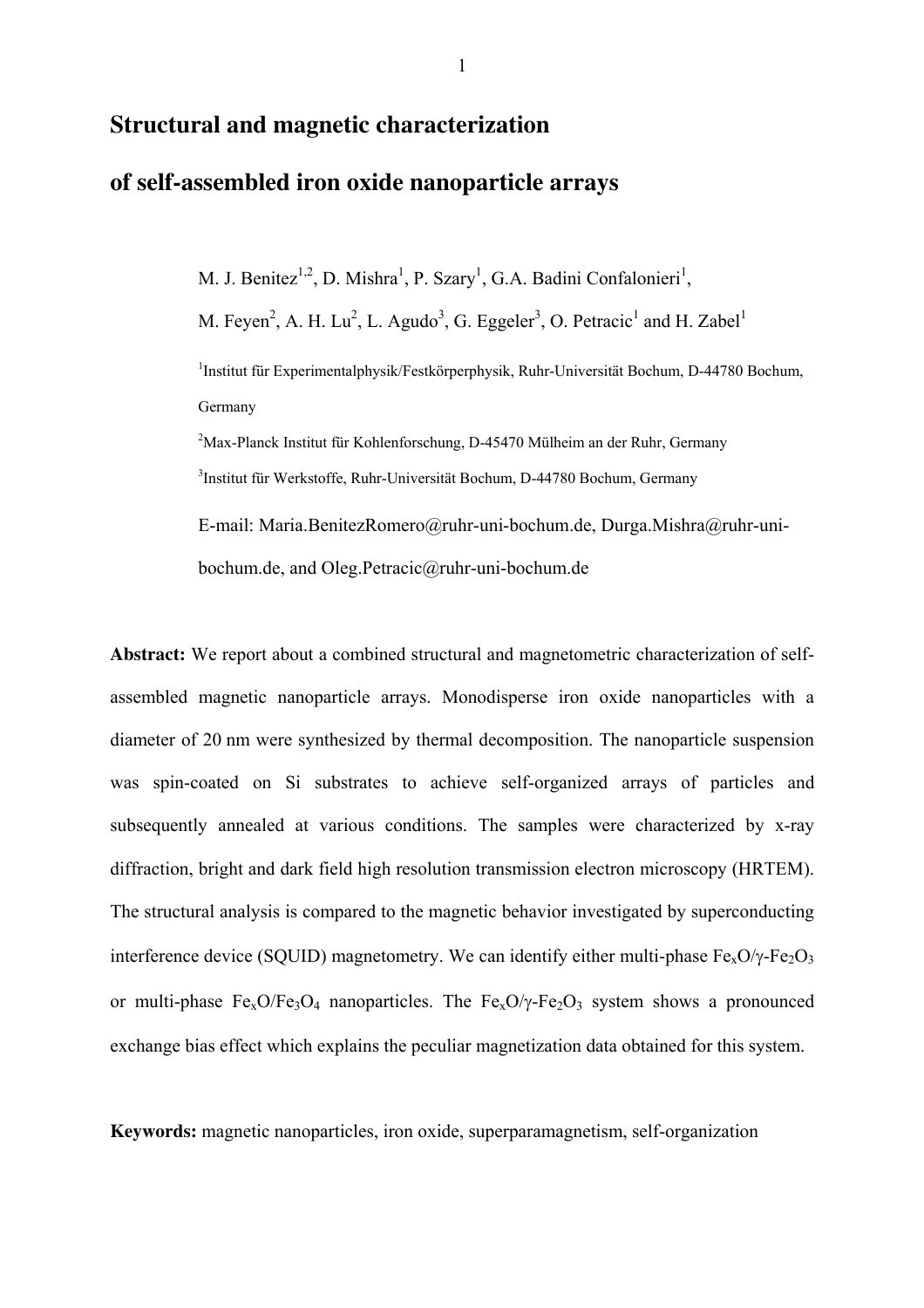### **I. Introduction**

Magnetic nanoparticles (NPs) are in the focus of much interest because of their potential use as building blocks for future high-density data storage systems [1-4], spintronic devices [5, 6], and for photonic [7], bio-medical [8-12] or refrigeration applications [13]. Rapid developments in the chemical synthesis of magnetic NPs offer the possibility to exploit novel magnetic, optical and electrical properties that emerge when reducing the size of the particles. NPs can be synthesized with controlled size, shape and surface coating. In particular iron oxide NPs are currently intensely discussed for medical applications due to their biocompatibility and for spintronic devices due to their half-metallic properties [8, 12, 14-17]. Applications, however, require the precise identification of the iron phase, which is often neglected. Therefore, we employed a combined structural and magnetometric characterization of iron oxide NP arrays at three different annealing conditions, i.e. moderate drying at 80°C in air (as-prepared state), annealing at 170°C in air and annealing at 230°C in vacuum. This yields either multi-phase  $Fe_{x}O/\gamma-Fe_{2}O_{3}$  or multi-phase  $Fe_{x}O/Fe_{3}O_{4}$  NPs. Annealing at 170°C in air seems to produce single phase  $\gamma$ -Fe<sub>2</sub>O<sub>3</sub> considering only structural information. However, using a more detailed investigation using remanent magnetization curves a minor FexO phase is detected here as well.

'Wüstite' (Fe<sub>x</sub>O) is a nonstoichiometric phase with a known stability range from  $x = 0.83$  to 0.96. At room temperature wüstite is paramagnetic and crystallizes in a rock salt structure, which is a close-packed fcc  $O^2$  lattice with  $Fe^{2+}$  ions occupying the B interstitial sites. Below the Néel temperature  $T_N = 198$  K, wüstite orders antiferromagnetically (AF) [18, 19]. The magnetic moments order in two-dimensional Ising-like ferromagnetic (FM) sheets parallel to the (111) planes with the moment directions pointing alternately up and down in adjacent sheets [18]. The paramagnetic to AF transition is accompanied by a slight elongation along the [111] direction where the crystal becomes rhombohedral. The magnetic ordering can be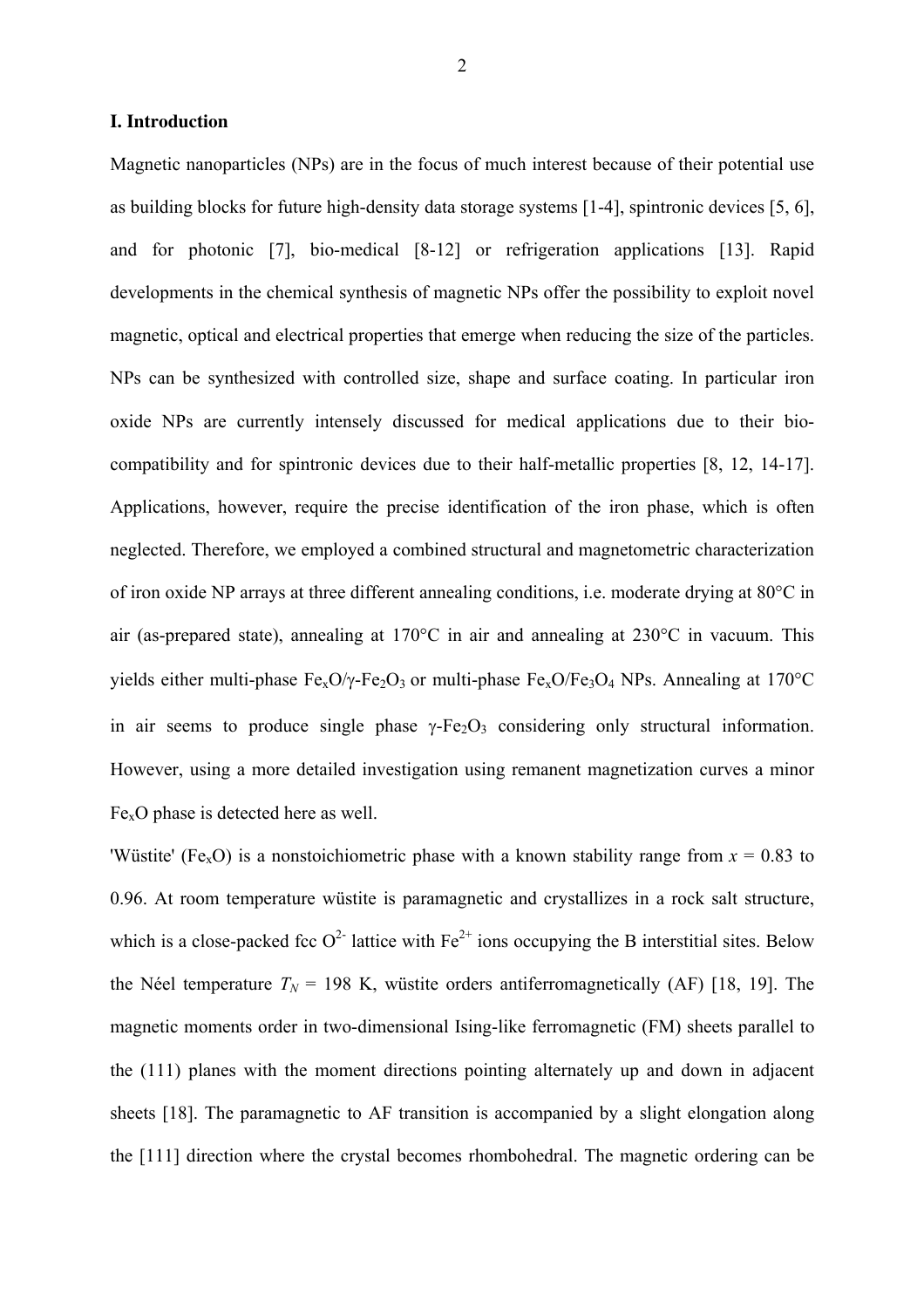understood in terms of a predominantly AF coupling between next-nearest neighbor ions in the [100] lattice directions.

'Magnetite' (Fe<sub>3</sub>O<sub>4</sub>) is a ferrimagnetic (FiM) compound below 858 K. It crystallizes in a cubic 'inverse spinel' structure [19-21] with the tetrahedrally coordinated A sites occupied by  $Fe^{3+}$ , and the octahedrally coordinated B sites equally occupied by iron atoms with formal +3 and +2 charges. The  $Fe^{2+}$  and  $Fe^{3+}$  ions in the octahedral sites are aligned FM by the double exchange interaction, whereas the  $Fe<sup>3+</sup>$  ions on the tetrahedral sites are coupled to the  $Fe<sup>3+</sup>$  in the octahedral sites by an AF superexchange interaction. In contrast to other ferrites, magnetite is a relatively good conductor at room temperature. The conductivity is associated with the mixed valency, which gives rise to FM exchange interactions. Oxides containing a single valency,  $Fe^{2+}$  or  $Fe^{3+}$ , are magnetic insulators. The conductivity of bulk magnetite at room temperature is approximately 200  $(\Omega \text{cm})^{-1}$  [22]. When cooling below the characteristic Verwey transition at  $T_V = 120$  K its conductivity drops by two orders of magnitude accompanied by a slight crystallographic distortion [20, 21, 23].

'Maghemite' ( $\gamma$ -Fe<sub>2</sub>O<sub>3</sub>) is a FiM material below 948 K [19]. It crystallizes in the inverse spinel structure similar to magnetite. In contrast to magnetite, eight  $Fe<sup>3+</sup>$  ions are located in tetrahedral sites (A-sites) and sixteen  $Fe<sup>3+</sup>$  occupy the octahedral sites (B-sites). The FiM property in maghemite is the result of  $Fe<sup>3+</sup>$  in the B sites of the spinel structure. The saturation magnetization of maghemite is 380 kA/m which is smaller compared to 480 kA/m of magnetite.

Apart from the above mentioned oxide phases there are also the phases  $\alpha$ -Fe<sub>2</sub>O<sub>3</sub>, β-Fe<sub>2</sub>O<sub>3</sub> and ε-Fe<sub>2</sub>O<sub>3</sub>. Among those, 'hematite', (α-Fe<sub>2</sub>O<sub>3</sub>) is the most abundant in nature. The other two phases are metastable and are formed by reduction of  $\alpha$ -Fe<sub>2</sub>O<sub>3</sub> at high temperatures. Hematite is AF below 948 K [19]. It also shows a transition from weak ferromagnetism to AF at 260 K, known as Morin transition. It crystallizes in a rhombohedral structure at room temperature and from x-ray diffraction measurements one can easily distinguish it from magnetite,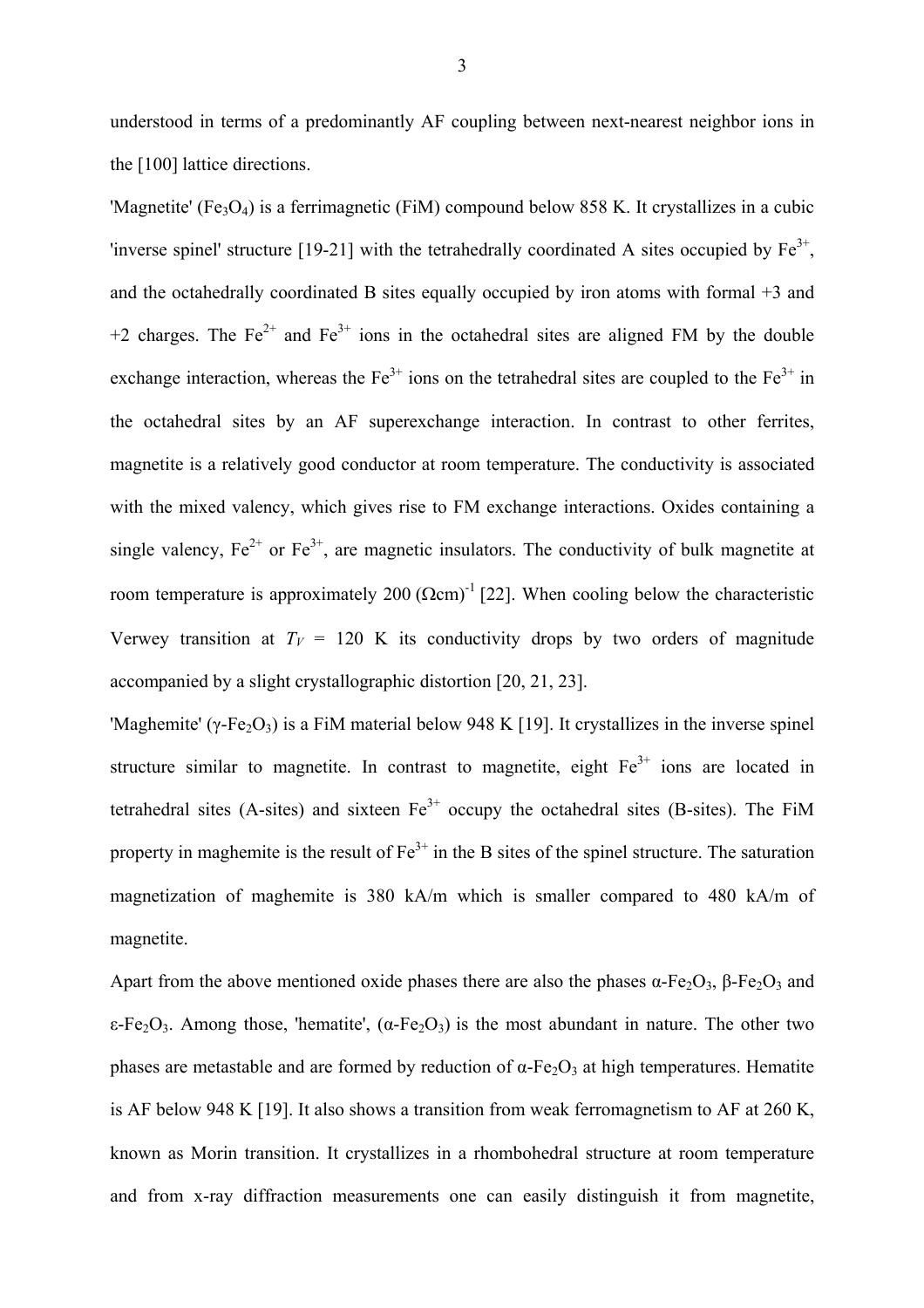maghemite and wüstite. In our studies hematite was not identified for all annealing temperatures.

## **II. EXPERIMENTAL DETAILS**

Spherical monodisperse iron oxide NPs with oleic acid coating were synthesized by thermal decomposition of iron oleate in trioctylamine in presence of oleic acid following the procedure described by Park *et al* [24]. In a typical synthesis, the metal-oleate complex was prepared by reacting 3 g of iron chloride (FeCl<sub>3</sub>\*6H<sub>2</sub>O) and 10.13 g of sodium oleate with 22.21 ml ethanol, 16.62 ml water and 38.88 ml *n*-hexane. The mixture was heated to 70°C for 4 h. In the next step, 6 g of iron oleate and 0.96 ml of oleic acid were added to 43.53 ml of trioctylamine and stirred in a three-neck round-bottom flask. The mixture was heated to 320°C with a heating rate of 3.3°C/min under vigorous stirring. Once the temperature was reached, the reaction mixture was kept at that temperature for 30 min. The initial reddishbrown color of the reaction solution turned brownish-black. The resultant solution was then cooled to room temperature. The thus prepared NPs were separated by centrifugation and washed with ethanol. This procedure was repeated five times. After washing, the resultant NPs were separated by centrifugation and dissolved in toluene for long-term storage. Hereby the NPs remain coated with the oleic acid shell.

Next, the iron oxide NPs were spin-coated on Si(100) substrates with a native oxide. The substrates were ultrasonically cleaned in acetone for 15 min, rinsed with isopropanol and dried with pure  $N_2$  stream. In a typical procedure, 0.2 ml of iron oxide NP solution was spun at 3000 rpm for 30 s and dried on a hot plate at 80 °C for 20 min.

Structural characterization of the NP monolayer films was carried out by electron microscopy and x-ray diffraction. Transmission electron microscopy (TEM) images were obtained with a HF 2000 microscope (Hitachi) equipped with a cold field emission gun and with a QUANTA 200 FEG scanning electron microscope (SEM), respectively. High resolution TEM (HRTEM)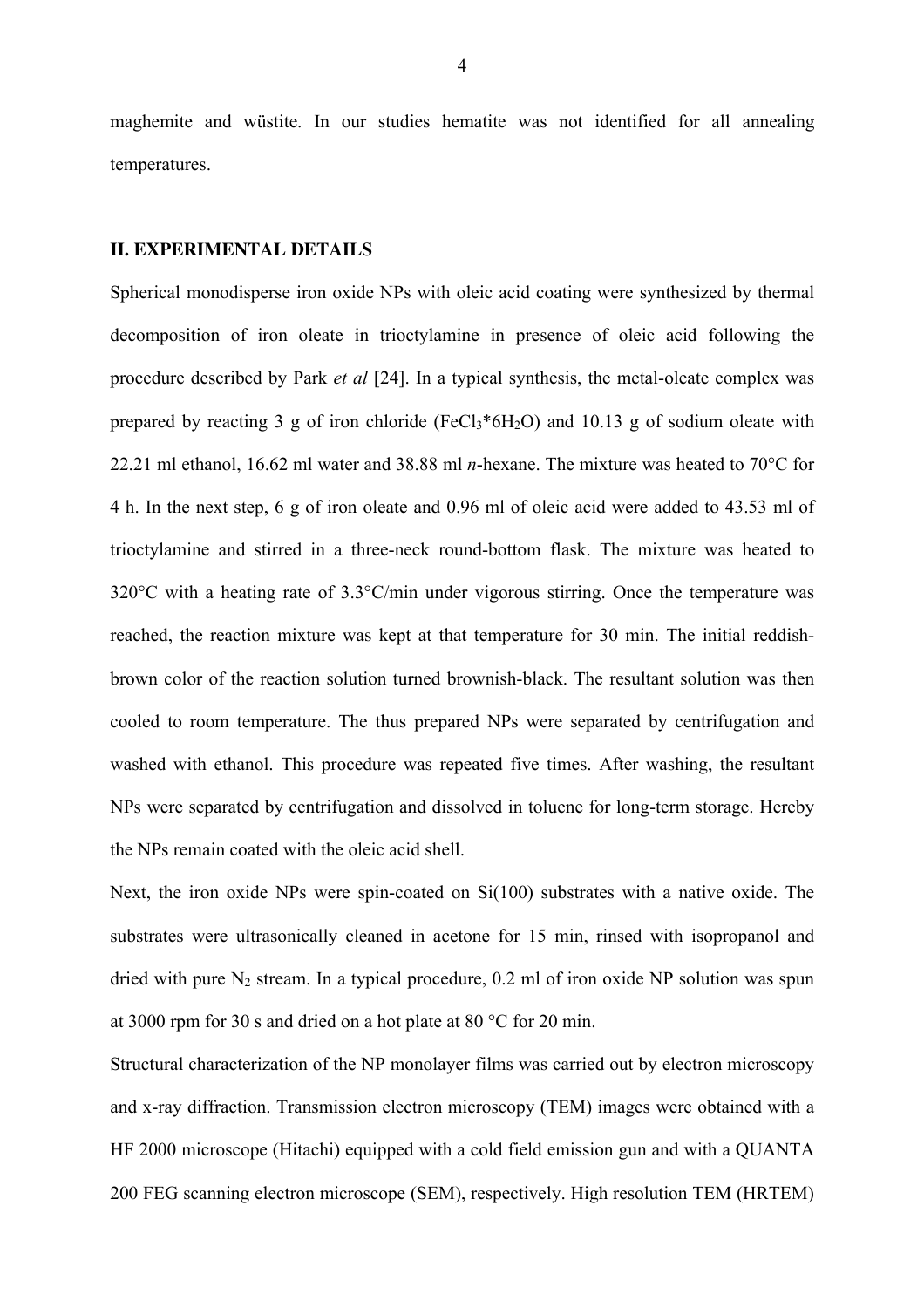and selected area electron diffraction (SAED), conventional dark field and bright field images were taken with an Analytical 200kV FEG-TEM TECNAI F20 S-Twin instrument. X-ray Bragg scans were carried out at beamline BL09 at the DELTA synchrotron facility in Dortmund, Germany. The photon energy was selected to be 11 keV ( $\lambda$ = 1.127 Å) using a Si (311) double crystal monochromator. The angle of incidence to the film was kept fixed at  $0.2^{\circ}$ , which is just above the critical angle for total reflection. The beam size at the sample position was 0.2mm x 2mm. The 2θ angle of the detector was scanned from 10° to 60° with a step size of 0.05°. Magnetometry measurements of the samples were performed using a Quantum Design MPMS5 superconducting quantum interference device (SQUID) magnetometer in applied magnetic fields up to 50 kOe.

#### **III. RESULTS AND DISCUSSION**

#### **A. Structural characterization**

Figure 1 (a, b) shows transmission electron microscopy (TEM) images of the as-prepared NPs. The images reveal the formation of highly monodisperse particles with an average size of 20 nm and relatively narrow size distribution of 7%. Figure 1 (c, d) shows SEM images of the self-assembled NPs on a Si substrate with approximately ten monolayers (a) and one monolayer (b), showing densely packed hexagonal arrays. The number of layers of NPs was controlled by changing the concentration of the solution.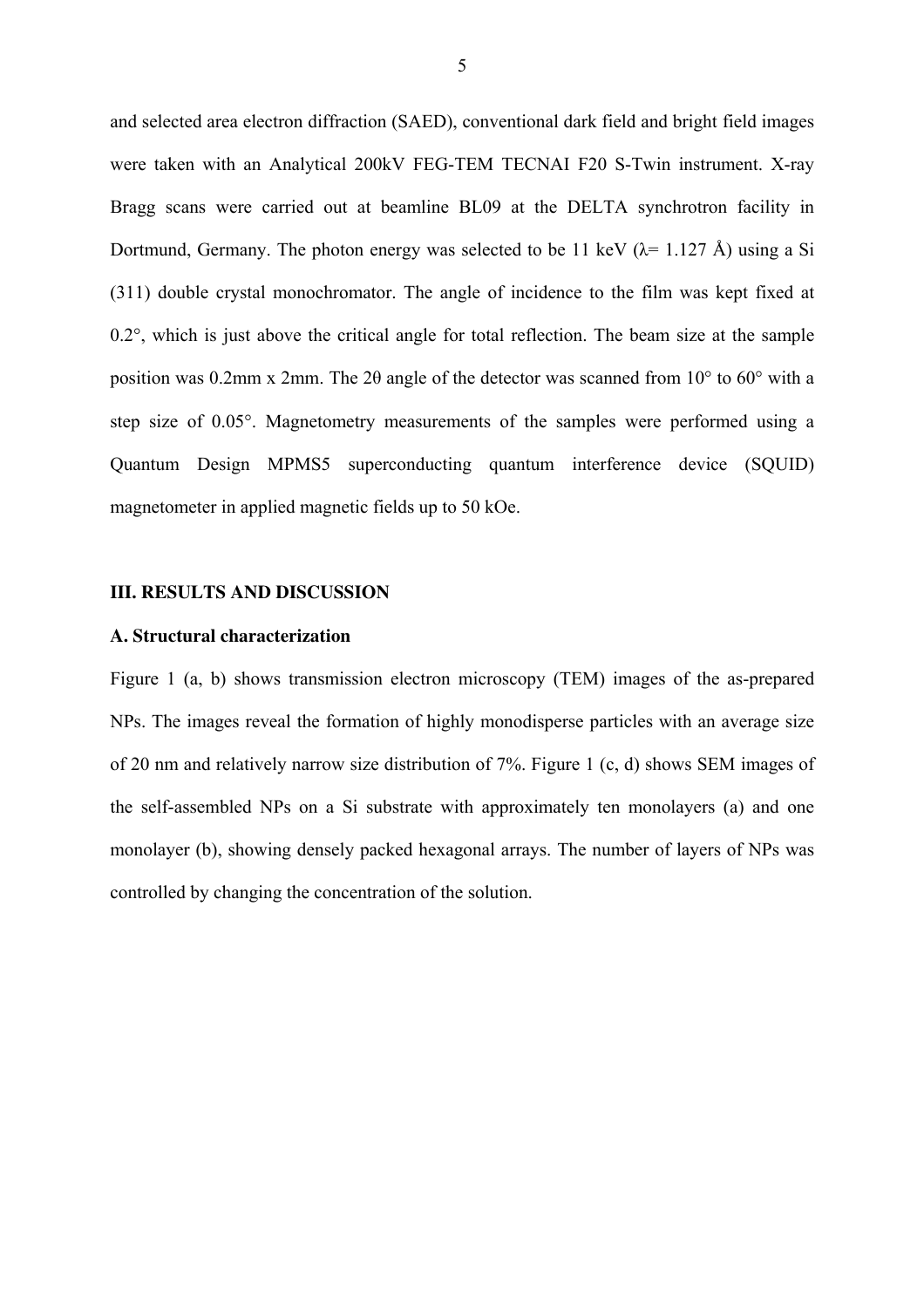

**FIG. 1**: (a, b) TEM images of as-prepared iron oxide NPs with a diameter of 20 nm. SEM images of (c) a multilayer and (d) a monolayer of NPs on Si substrates dried at 80°C and (e) a multilayer and (f) a monolayer of NPs annealed at 230°C in vacuum, respectively.

Figure 2(a) shows a powder x-ray diffraction pattern of the samples dried at 80 °C. Analysis of the diffraction pattern gives an indication of the presence of a mixture of iron oxide phases. The broad peak at 25.7° hints toward the presence of two crystalline phases, wüstite and spinel. The main diffraction peaks (111), (200) and (220) of  $Fe<sub>x</sub>O$  are clearly identified. However, one observes diffraction peaks at (220) and (511), which correspond to the spinel  $F_3O_4$  or  $\gamma$ - $Fe_2O_3$ .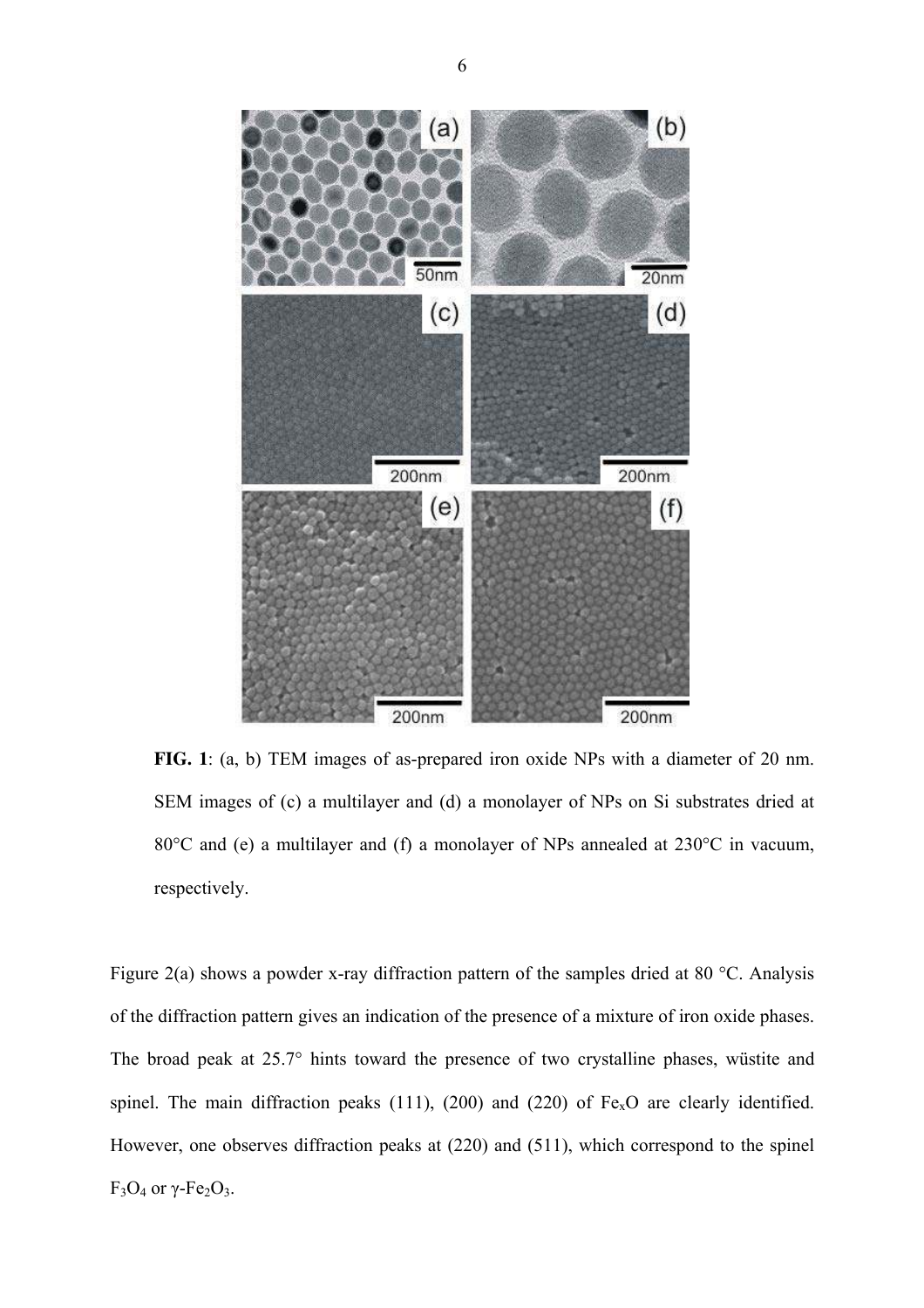

**FIG. 2.** XRD patterns of NPs on Si substrates, (a) dried in air at 80°C, (b) annealed in air at 170°C and (c) in vacuum at 230°C. On the horizontal bar below the position and intensity of powder Bragg peaks are shown according to literature values. The Miller indices are labeled by 's' for the spinel structure and 'r' for the rock salt (wüstite) structure.

The mixture of iron phases in one NP is attributed to the surface oxidation of the  $Fe<sub>x</sub>O$ nanoparticles [25] resulting in the formation of a  $F_3O_4$  layer around the nanoparticles [24], or due to an incomplete removal of the surfactants inside the NPs during the synthesis, leading to a lower intensity in the middle of the particle that inhibit the formation of one single iron oxide phase [26]. By annealing in oxidizing atmospheres, it has been reported that wüstite nanocrystals can be transformed into magnetite or maghemite nanocrystals [24, 25, 27]. One should note that we find no significant difference between samples dried at 80°C and samples without heat treatment. Therefore, the 80°C annealed systems are identical to the as-prepared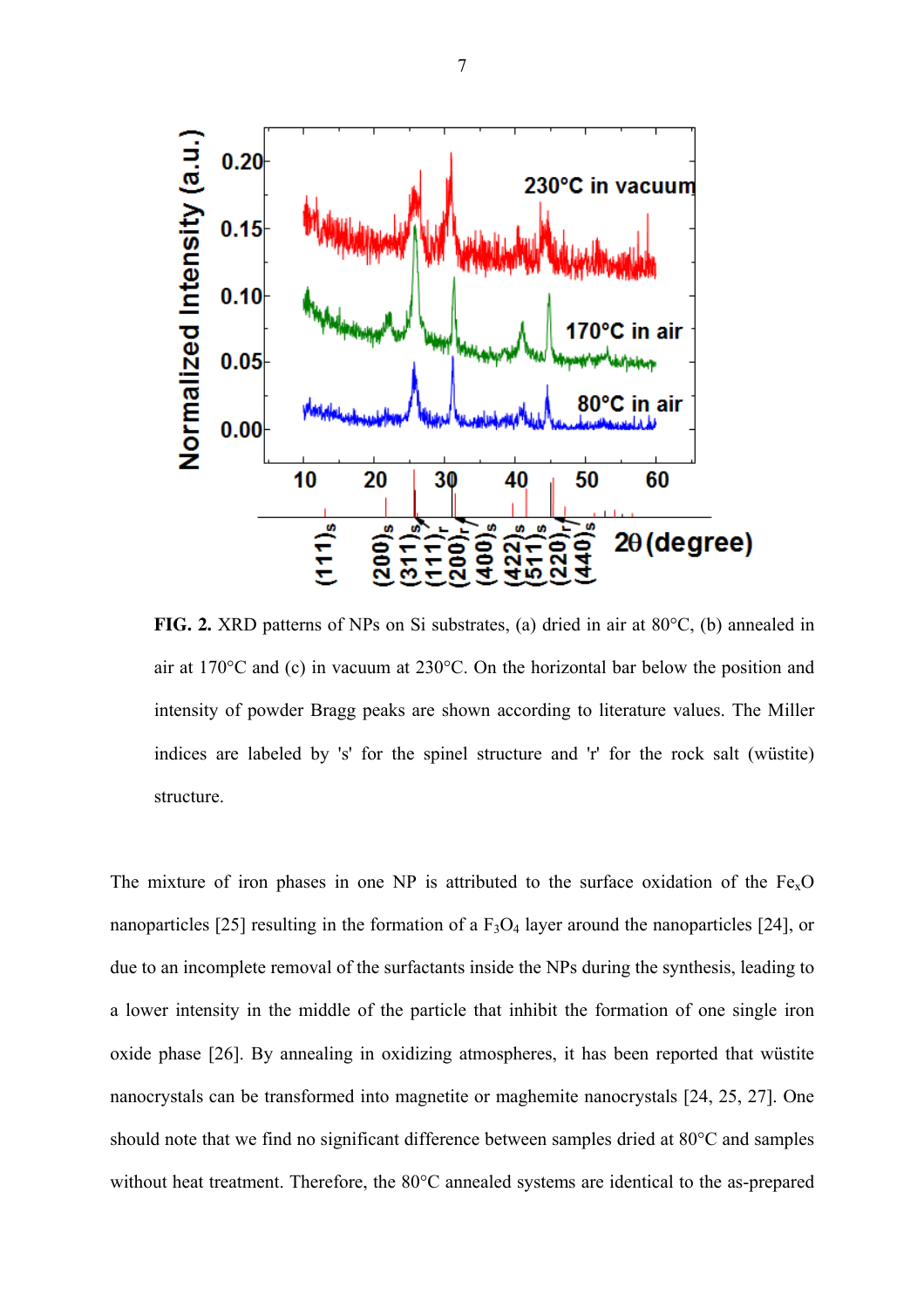systems with respect to crystallographic structure. However, we find a better adhesion of the NPs to the substrate for the system dried at 80°C.

For the second heat treatment, NP films were annealed on a hot plate at 170 °C for 20 min (with an intermediate plateau at 80 °C for 20 min.). SEM images from the resulting films (not shown here) indicate that the particles did not coalesce during annealing at 170 °C. In Figure 2(b) a powder diffraction pattern of the samples annealed at 170 °C is shown. The Fe<sub>x</sub>O phase undergoes a chemical and structural conversion into  $F_3O_4$  or  $\gamma$ -Fe<sub>2</sub>O<sub>3</sub> evidenced by the shift of the diffraction peaks to high angles, increase of intensities of (200), (311) and (511) and appearance of a (422) peak. These results favor the presence of a spinel structure as single or major phase in the NPs.

The third heat treatment consisted of annealing the as-prepared NP films in high vacuum  $(2\times10^{-7}$  mbar) at 230 °C for 20 minutes. The heating and cooling was performed inside a vacuum chamber. SEM images show that the particles still retain the close-packed structure without any neck formation [28]. Fig 2 (c) shows the x-ray diffraction pattern of a multilayer NP film. It is similar to the pattern of the as-prepared system, which indicates a mixed phase. The (311), (511), and (440) peak of  $F_3O_4$  or  $\gamma$ -Fe<sub>2</sub>O<sub>3</sub> are clearly visible. The (111), (200) and (220) peaks of the fcc wüstite phase can also be identified.

For TEM analysis samples were prepared on  $SiO<sub>2</sub>$  coated copper grids and heat treated as before at  $80^{\circ}$ C in air,  $170^{\circ}$ C in air or  $230^{\circ}$ C in vacuum for 20 minutes. We used SiO<sub>2</sub> coated grids to maintain similar conditions for the self-assembly of NPs as in the case of NP films prepared on Si substrates with a natural  $SiO<sub>2</sub>$  layer.

Fig 3(a) shows the bright field TEM image of the NPs, (b) the corresponding selected area electron diffraction (SAED) pattern, (c-d) HRTEM images and (e-h) the conventional dark field images for the samples annealed at 80°C in air.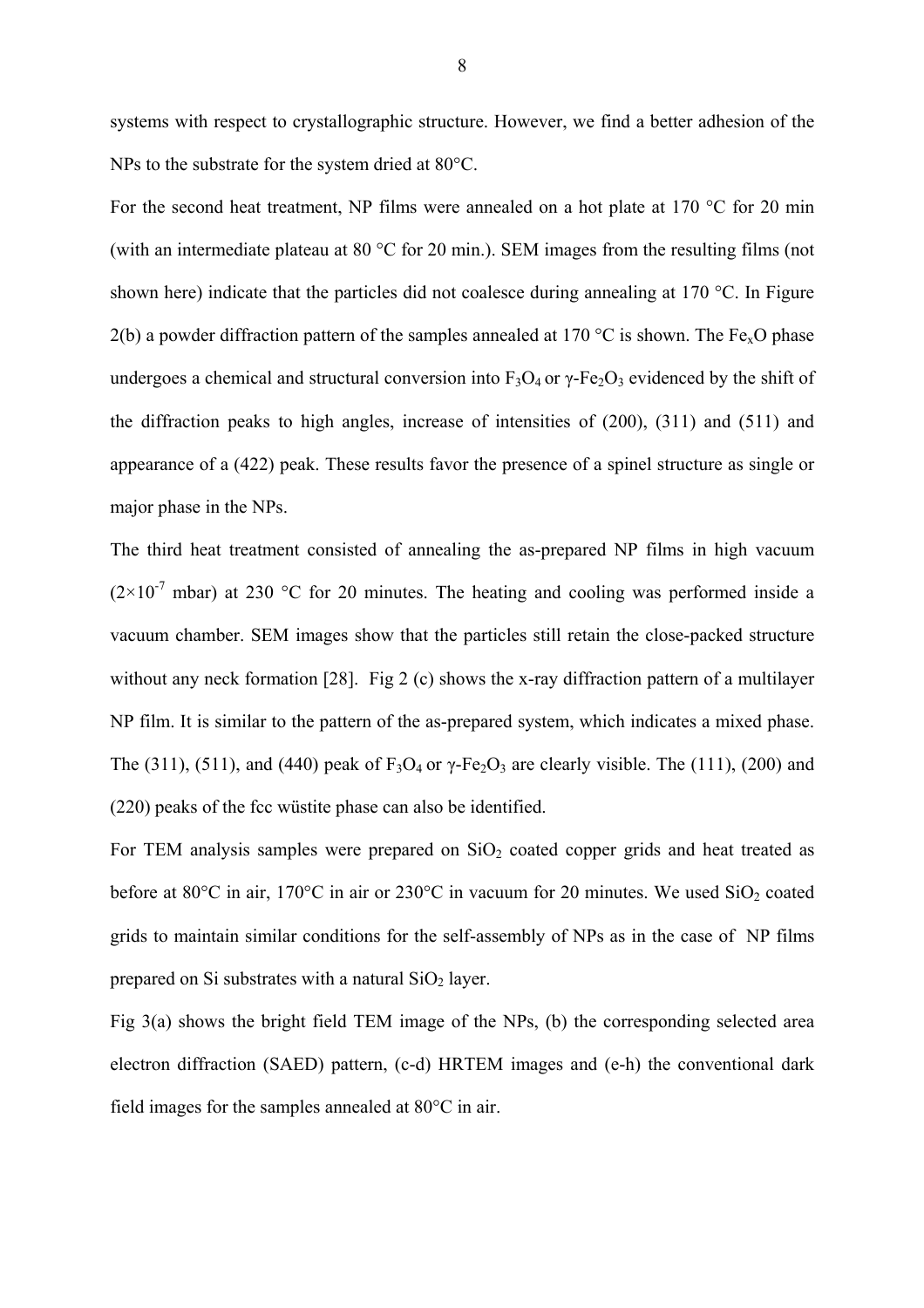

**FIG 3**. (a) Bright field TEM image of NPs annealed at 80°C in air (scale bar corresponds to 50nm). (b) Corresponding SAED pattern (the subscripts s and r in the indexing stands for inverse spinel magnetite or maghemite and rock salt wüstite respectively). (c) and (d) show HRTEM images at two different focuses showing the polycrystalline nature of each particle (scale bar corresponds to 2nm). (e), (f), (g) and (h) are the dark field TEM images taken at different ring positions showing a multiphase structure of spinel phase and wüstite (scale bar corresponds to 50nm).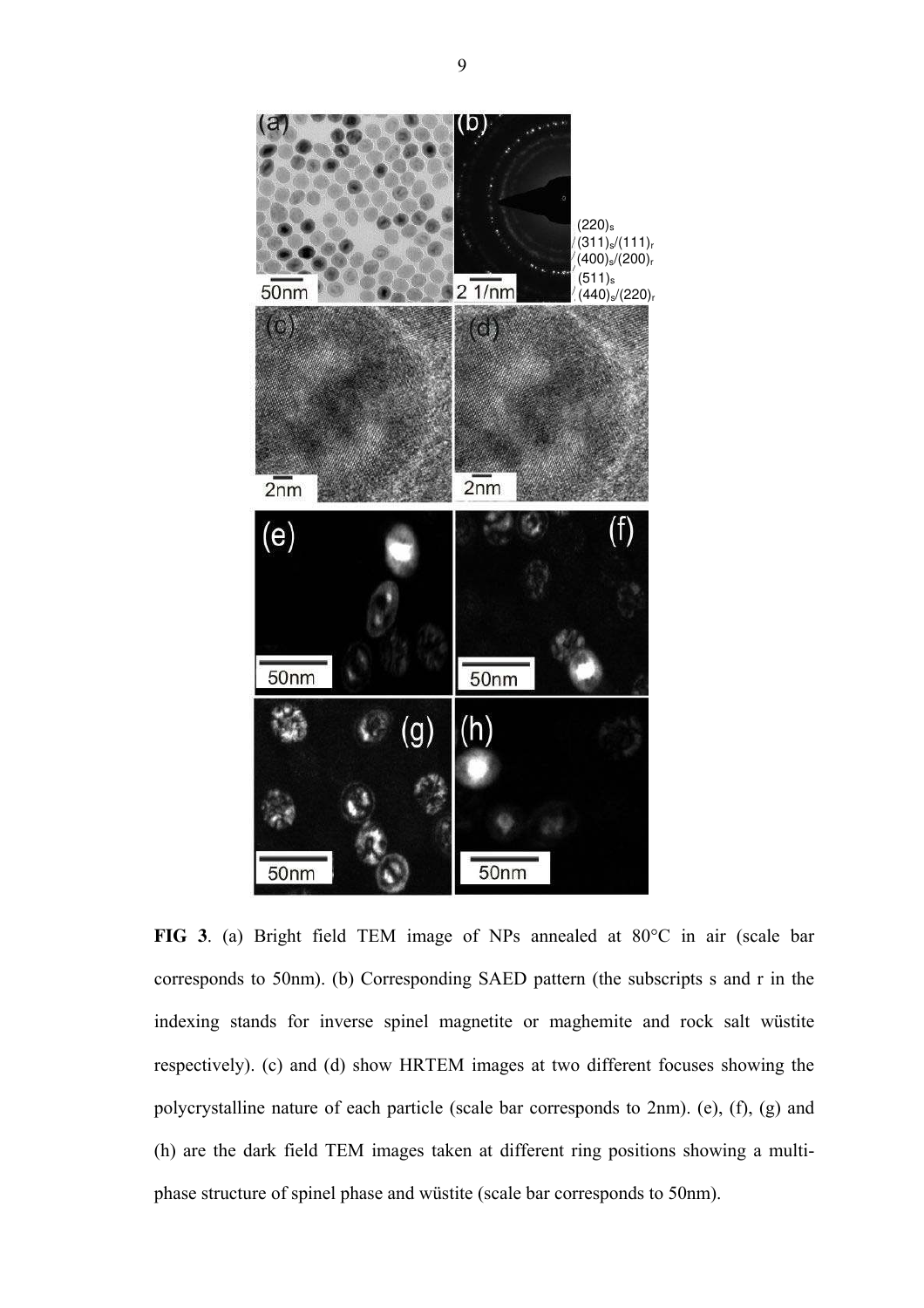The bright field image shows mostly spherical particles with relatively small size distribution of  $\approx$ 7%. The SAED pattern reveals the presence of an inverse spinel structure (maghemite or magnetite) and the rock salt structure of wüstite, confirming our conclusions from the x-ray diffraction pattern. After carefully indexing the textured SAED rings we notice that the first intense broad ring has a contribution from the (311) peak of the spinel structure (magnetite or maghemite) and from the (111) peak of the rock salt structure (wüstite). The other two intense rings could be assigned to the (200) and (220) planes of wüstite. The (511) and (220) planes of the spinel structure could also be observed in this case. The example HRTEM images (c) and (d) demonstrate that the NP ensemble consists of a mixture of single crystals with several coherent phases or polycrystalline particles.

We analyzed dark field images by choosing particular diffraction spots from the diffraction ring. Although the diffraction rings are very close for wüstite and inverse spinel structure, a clear multi-phase wüstite-spinel structure can be observed (Fig 3 (e), (f), (g), (h)). The diffraction rings  $(440)$ <sub>s</sub> $(220)$ <sub>r</sub>,  $(511)$ <sub>s</sub> and  $(422)$ <sub>s</sub> contribute to the dark field images taken at different ring positions. The aperture does not allow imaging of a single diffraction ring. Nevertheless one can observe one particle with a multi-phase structure. Considering another spot on the same ring (h) a different particle phase is illuminated. In panel (f), which belongs to the same ring, we do not encounter a clear multi-phase structure. We conclude that, in general, particles are composed of small crystallites (grains) of different phases (wüstite or inverse spinel) with variable volume ratio from particle to particle.

Fig 4(a) shows the bright field TEM image of NPs annealed at 170°C in air. The HRTEM image in (c) reveals a single-crystalline NP. One should note that the inhomogeneous contrast is probably due to focus artifacts introduced by the shape of the NP. Image (d) shows, however, a polycrystalline particle. The corresponding SAED pattern is presented in panel (b). The diffraction rings correspond to the inverse spinel maghemite or magnetite phase indicating basically single-phase iron oxide supporting the x-ray diffraction study.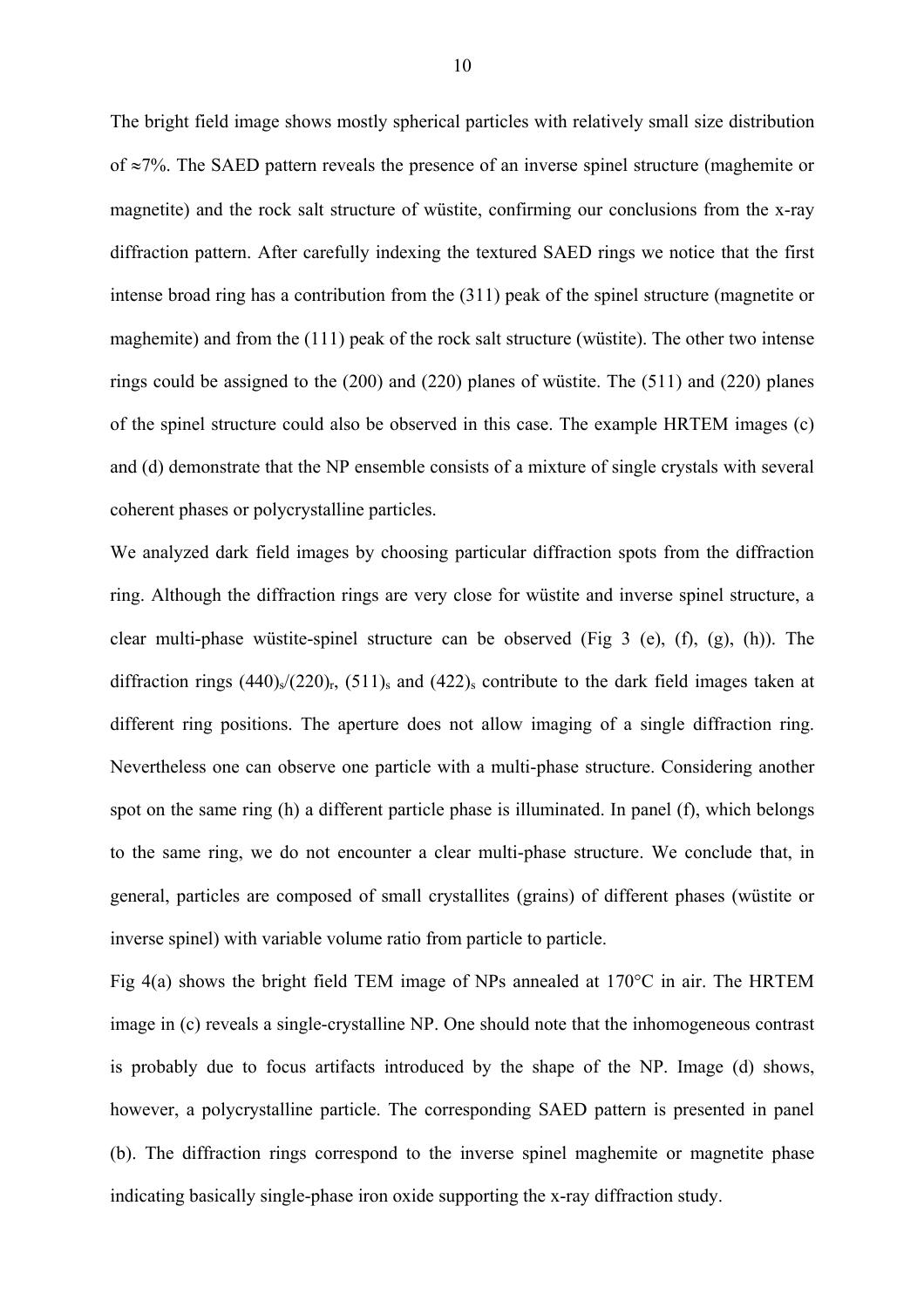

**FIG 4**. (a) Bright field TEM image of NPs annealed at 170°C in air (scale bar corresponds to 20nm). (b) Corresponding SAED pattern. (c) and (d) show HRTEM images of two different particles (scale bar corresponds to 5nm). (e), (f), (g) and (h) are the dark field TEM images taken at different ring positions showing a multi-phase structure of spinel phase and wüstite (scale bar corresponds to 100nm).

The dark field image in panel (e) taken from  $(220)_{s}$ ,  $(311)_{s}$  and partly from  $(200)_{r}$ /  $(400)_{s}$  rings again show a mixed-phase structure. The dark field image in panel (f) shows a similar trend.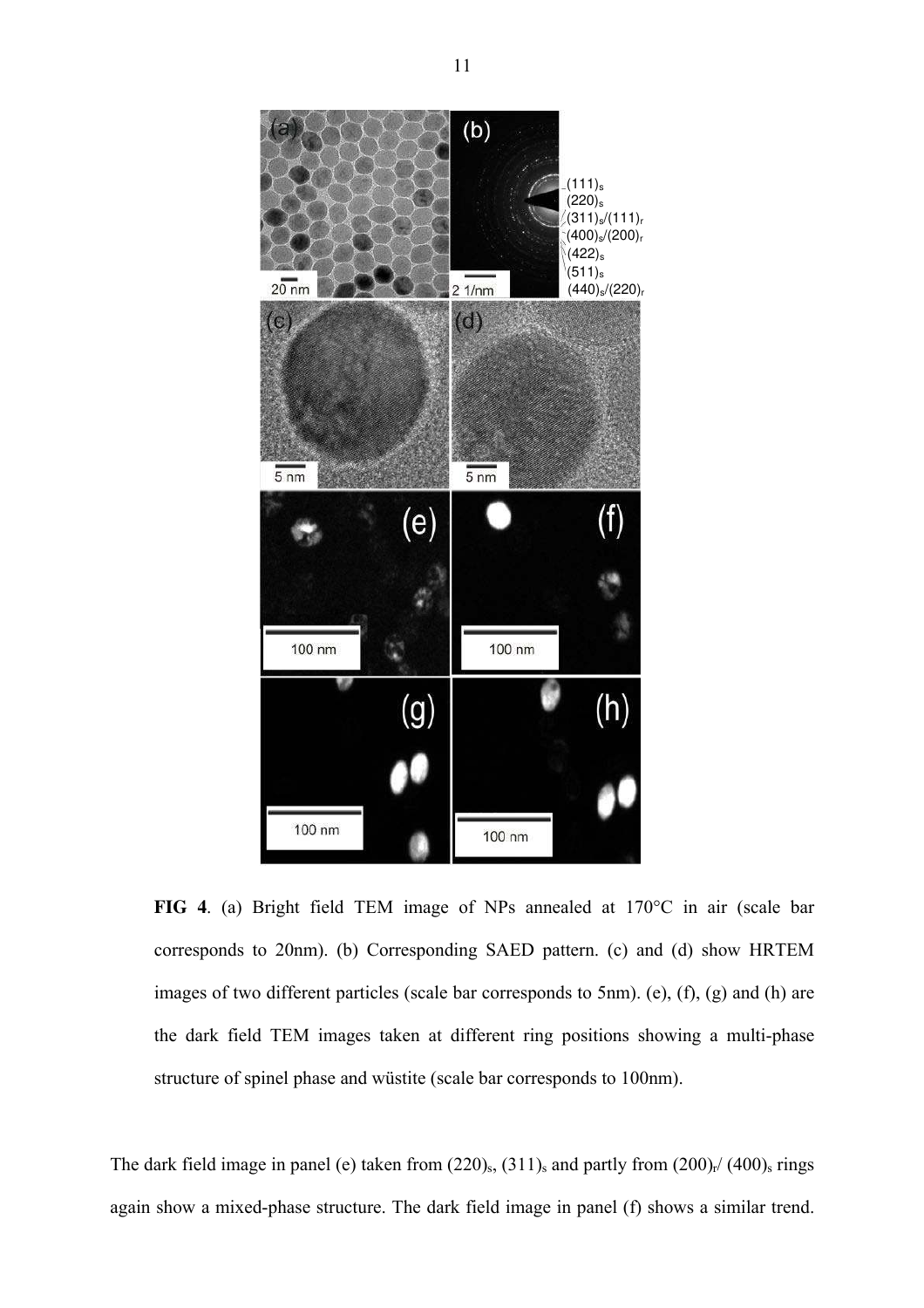Images in panel (g) and (h) are taken from  $(422)_{s}$ ,  $(511)_{s}$  and  $(220)_{r}$   $(440)_{s}$ . They show predominantly NPs of single phase. Hence, no clear conclusion about the single- crystalline or single-phase nature can be drawn from structural data alone in the case of NPs annealed at 170°C in air. The structural analysis indicates only a mixture of single-crystalline or polycrystalline NPs.

Fig 5(a) shows the bright field TEM image of NPs annealed at 230°C in vacuum. The corresponding SAED pattern is depicted in panel (b). The diffraction rings are not clearly defined, because of a larger illuminated area. One should note that the SAED patterns for the three annealing conditions were not taken from the same amount of particles. That means the intensities in each case cannot be compared directly. In the supplementary data file we show the TEM images and the corresponding illuminated areas which contributed to the SAED pattern in these three cases. The diffraction rings corresponding to the (200) and (220) planes of wüstite always exhibit discrete intensity spots indicative for a pronounced texture, whereas the diffraction rings corresponding to magnetite or maghemite are almost continuous as expected for a randomly distributed powder with negligible texture.

The HRTEM images in panels (c) and (d) show that also single-crystalline NPs can be encountered. However, the majority of NPs consists of a multi-phase structure. Fig 5 (e), (f), and (h) show dark field images taken from different positions on the ring  $(311)\sqrt{(111)}$ <sub>r</sub>. Panel (g) shows the dark field image taken from ring  $(400)/(200)$ . Image (e) shows a core-shell particle. The core appears darker, because the spot of the diffraction ring is associated to the inverse spinel structure. Panels (f) and (g) depict NPs containing several small crystallites. Panel (h) shows one NP which is entirely illuminated evidencing a single-phase structure. Hence, the entire set of NPs consists of a mixture of various compositions with the majority of multi-phase particles with spinel and wüstite.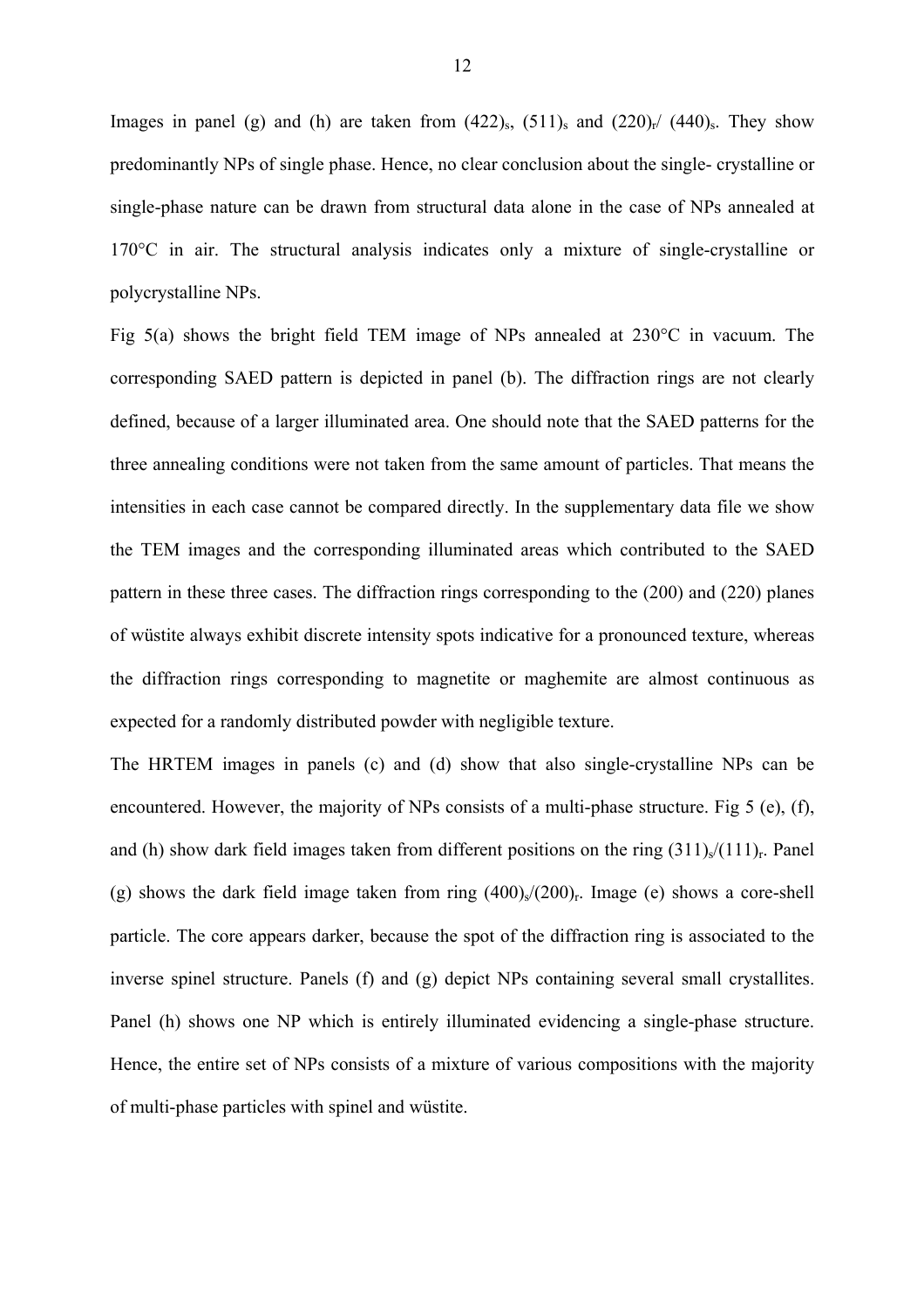

**FIG 5.** (a) Bright field TEM image of the NPs annealed at 230°C in vacuum (scale bar corresponds to 20nm). (b) Corresponding SAED pattern. (c) and (d) show HRTEM images displaying a polycrystalline mixed-phase structure (scale bar corresponds to 5nm). (e), (f), (g) and (h) show the dark field image of the particles (scale bar corresponds to 20nm).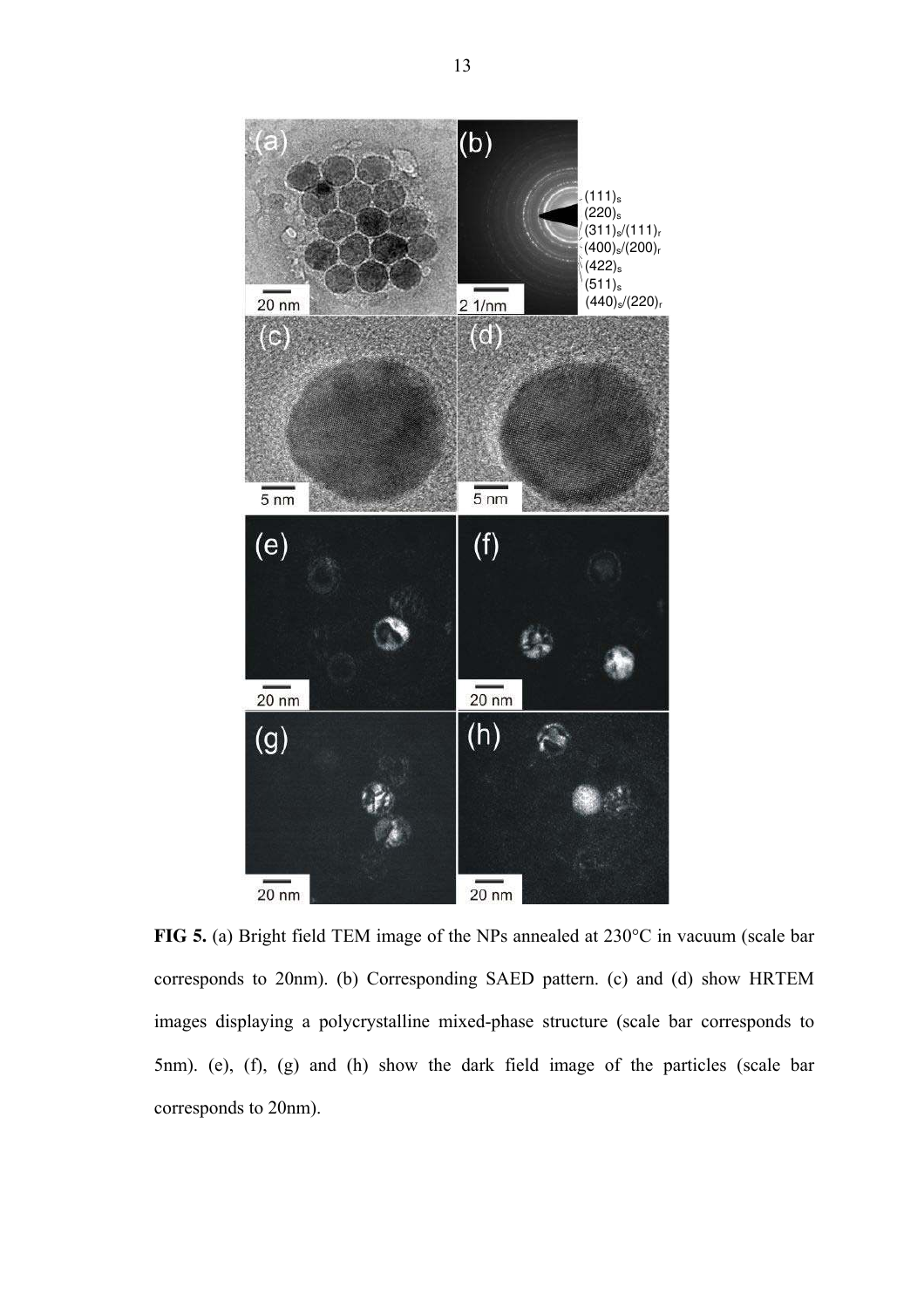#### **B. Magnetic characterization**

Figure 6 (a) depicts *M vs. T* curves after zero field cooling (ZFC) and after field cooling (FC) measured at 50 Oe for a monolayer film of NPs dried at 80°C. The ZFC magnetization curve is obtained by first cooling the system in zero field from 330 K to 15 K. Next, the field is applied and subsequently the magnetization is recorded while increasing the temperature gradually. The FC magnetization curve is measured by decreasing the temperature in the same applied field.



**FIG. 6.** *M* vs. *T* curves after ZFC and FC measured at 50 Oe for a monolayer of NPs after spin-coating of NP dispersions dissolved in toluene (a) and benzene (b). Both samples were dried at 80°C in air.

The ZFC and FC curves *seem* to correspond to those of a superparamagnetic (SPM) system [29-33], i.e. showing a gradual increase of the ZFC curve until a peak at the temperature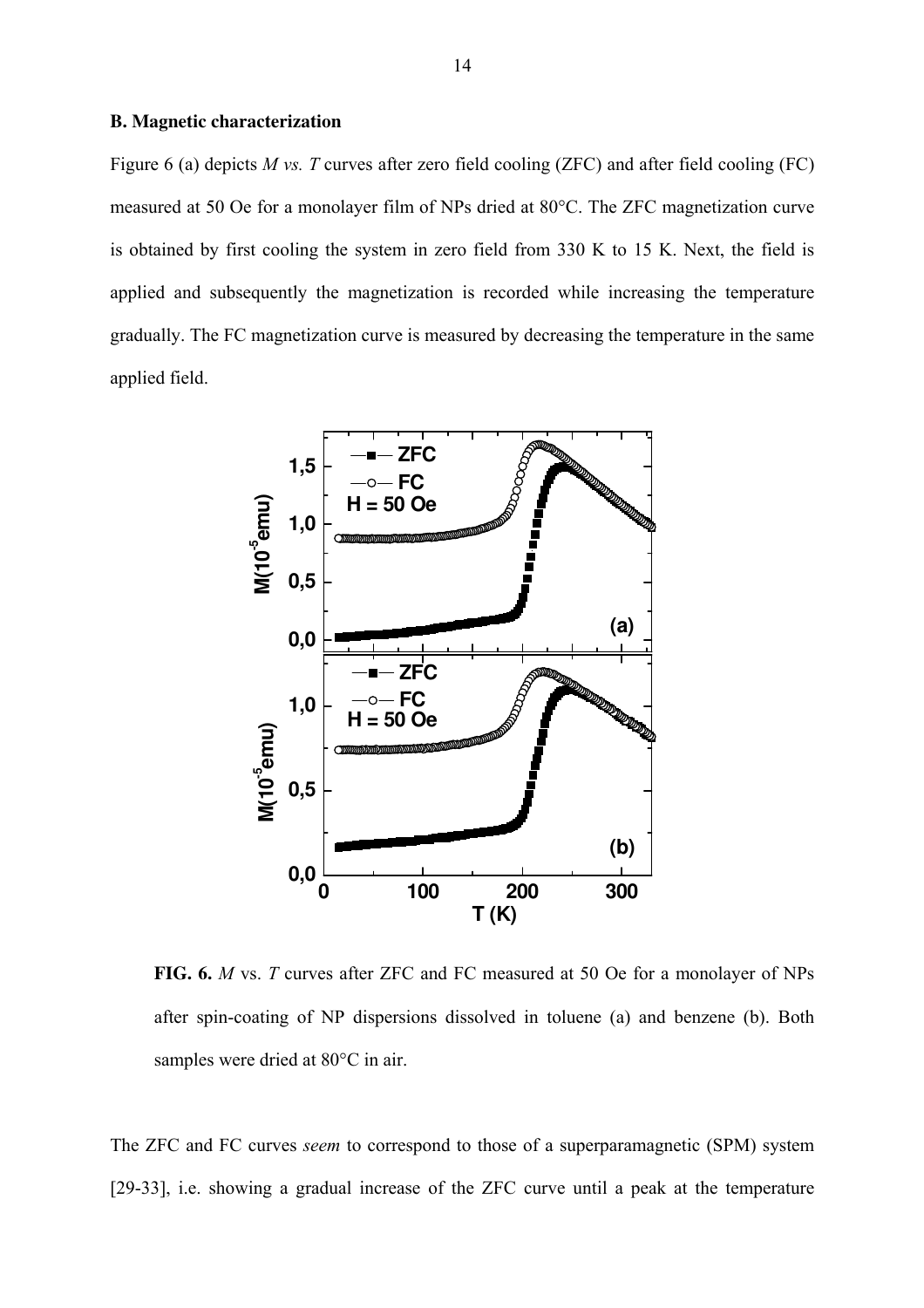$T_{p,ZFC}$  = 240 K and for higher temperatures a 1/*T* Curie-type decrease. Furthermore, the FC curve overlaps with the ZFC curve for high temperatures and splits from the ZFC curve below a bifurcation temperature  $T_b \approx 260$  K slightly above  $T_{p, ZFC}$ . However, three features significantly deviate from the usual SPM picture. First, the ZFC curve shows a very atypical steep increase at a temperature  $T_s \approx 200$  K. Second, the temperature of the peak in the FC curve, *Tp,FC*, is different from that of the ZFC curve. This behavior is atypical for a purely SPM systems. Third, the FC curve decreases below its peak temperature. Between *Ts* and  $T_{p,FC}$  the ZFC and FC curves are approximately parallel indicating a common phenomenon responsible for the shape of the curve.

The sudden increase in the magnetization at  $T_s \approx 200$  K could be associated with either the freezing point of the solvent [34] or with a structural or magnetic transformation within the NPs. Or it could be due to two exchange coupled magnetic phases inside each NP.

In order to check whether this feature is caused by the freezing point of the solvent [34], further experiments were performed. Note that the NP films were dried at 80°C, which is below the boiling point of toluene (i.e. 110°C). Therefore, it is possible that the NPs were still surrounded by a residual toluene layer. A possible scenario could be that at low temperatures the liquid matrix surrounding the particles becomes frozen and thus mechanically fixing the NPs. By warming up the system above the melting point of the toluene (i.e. 180 K), the matrix would unfreeze. In the liquid matrix the particles would then be free to rotate.

Different samples were prepared under identical conditions, however, with benzene (melting point = 279 K) as solvent instead of toluene. Figure 6(b) shows ZFC and FC curves measured at 50 Oe for a monolayer film of NPs dissolved in benzene and dried at 80°C. The curves are basically identical to those presented in Fig. 6(a). Consequently the increase in magnetization close to 200 K is not due to the freezing and melting of a residual solvent matrix.

A better insight into the nature of the observed behavior can be drawn from *M* vs. *T* curves at various fields. In the case of a SPM or a superspin glass (SSG) system it is expected that the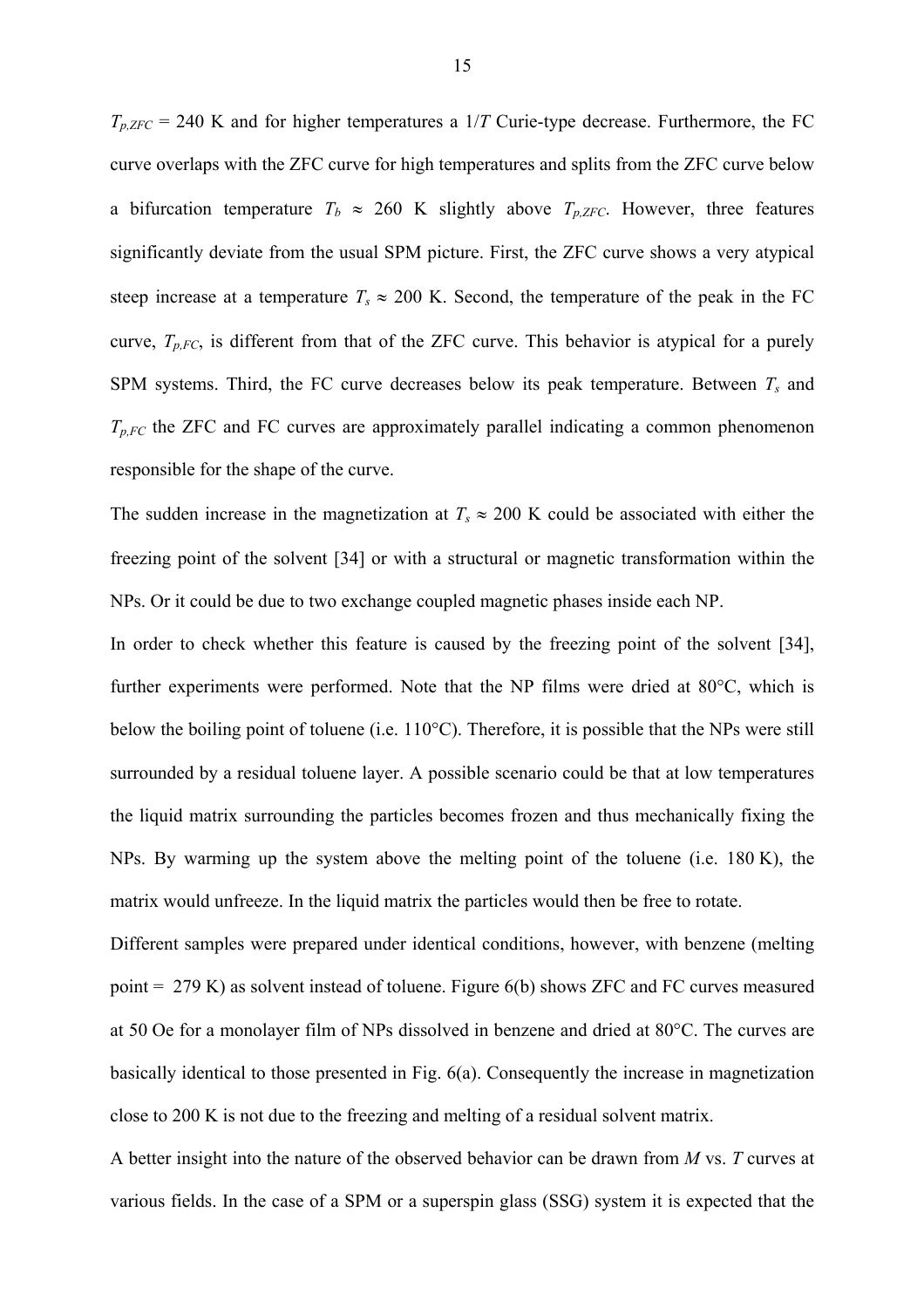peak in the ZFC curve is strongly field dependent and shifts to lower temperatures for increasing fields (see Ref. 27-31 and references therein).

Figure 7 (a) shows the magnetization vs. temperature after ZFC and FC measured at relatively low fields of  $H = 0.2, 0.5, 1$  and 2 kOe for a monolayer film of NPs dried at 80 °C. We indeed find that the peak in the ZFC curve shifts to lower temperatures as the field increases. However, the FC peak position remains constant for applied fields up to 2 kOe.



**FIG. 7.** *M* vs. *T* curves after ZFC (solid symbols) and FC (open symbols) measured at various applied fields of a monolayer of NPs dried at 80°C in air (a, b). The curves are shown with an offset of  $3x10^{-5}$  emu (measured at 0.5 kOe),  $7\times10^{-5}$  emu (1 kOe) and 8*×*10*−*5 emu (2 kOe), respectively, for better clarity. Arrows in (a) mark the peak in the ZFC curve. Arrows in (b) mark the peak in the FC curve.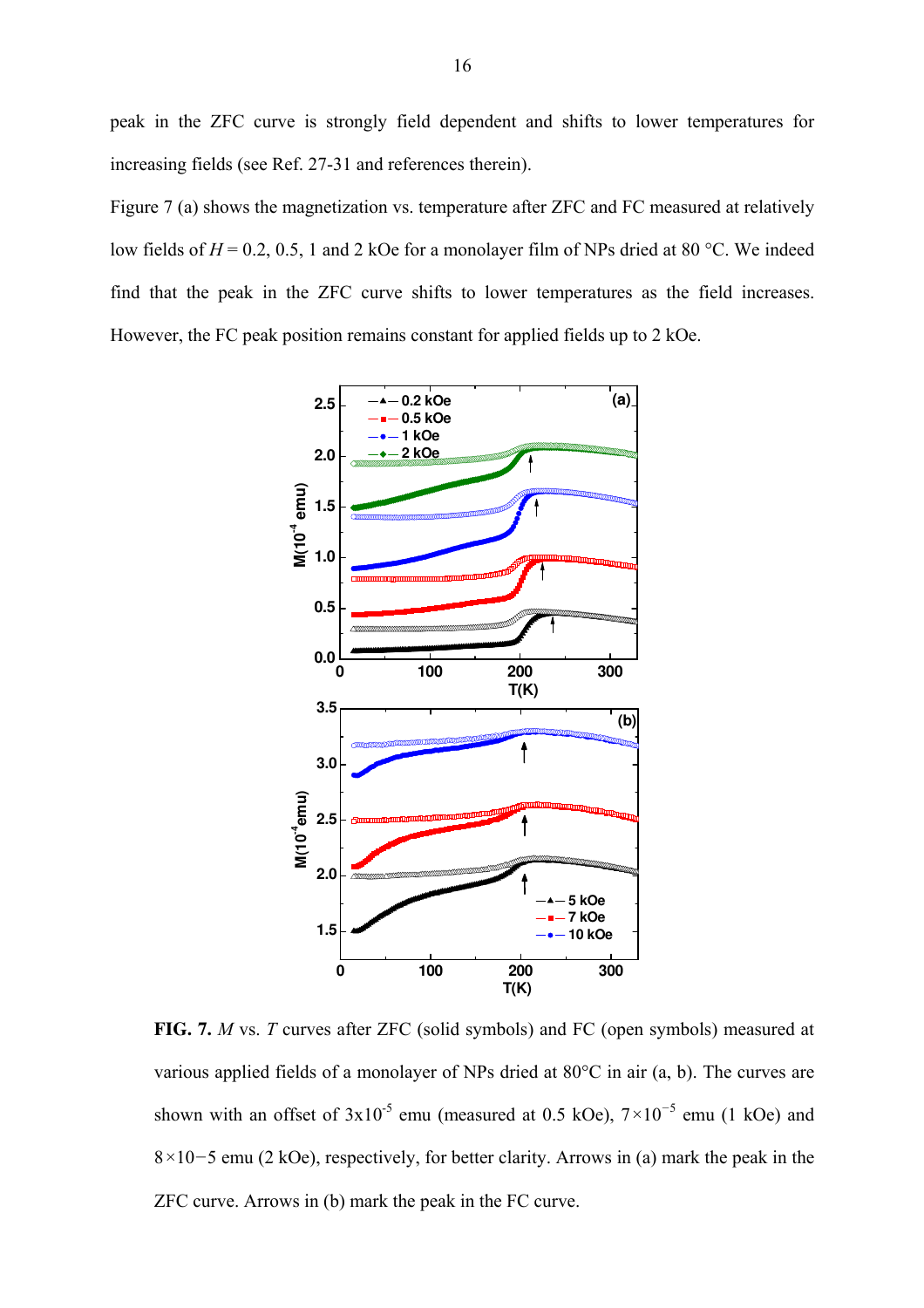Figure 7 (b) shows ZFC and FC curves at higher fields  $H = 5$ , 7 and 10 kOe. Again we observe a splitting between ZFC and FC curves just as for low fields. However, the ZFC and the FC peaks coincide in temperature and do not shift to lower temperatures with increasing field. This is contrary to the behavior expected for the blocking temperature  $(T_B)$  of SPM or the glass temperature  $(T_g)$  of SSG systems (see Ref. 27-31 and references therein). This can be explained by the presence of an AF.

In most AF systems the field dependence of the critical phase boundary is very small in the range of the usually accessible experimental field values. Furthermore, the ZFC and FC curves can have a very similar shape to that of SPM and SSG systems [35]. This matches well with the observation seen in Fig. 7 (b). Comparing the ZFC curves measured at  $H > 2$  kOe, one finds virtually no change of the peak position at  $T \approx 206$  K. Therefore, this temperature is very likely to be related to the Néel temperature of the AF wüstite phase,  $T_N = 198$  K (bulk value) [19]. Note that the structural characterization of the sample dried at 80°C using x-rays indicates the presence of a mixture of iron oxide phases, wüstite and spinel (Fe<sub>3</sub>O<sub>4</sub> or  $\gamma$ -Fe<sub>2</sub>O<sub>3</sub>). The Néel temperature of the Fe<sub>x</sub>O phase might be increased compared to the bulk value possibly by the exchange interaction to the FiM phase inside the NPs.

We argue that the particular shape of the ZFC and FC curves is caused by a superposition of regular SPM blocking and exchange bias (EB) between AF and ferrimagnetic phases inside each NP [36, 37, 38].

From this finding we confirm that the NPs consist of  $Fe<sub>x</sub>O$  and spinel (Fe<sub>3</sub>O<sub>4</sub> or  $\gamma$ -Fe<sub>2</sub>O<sub>3</sub>) phases. We also note that in the magnetization curves near 120 K no features are present that would mark the Verwey transition expected for  $Fe<sub>3</sub>O<sub>4</sub>$  [20, 21, 23]. Evidence of the Verwey transition in nanocrystalline magnetite thin films [39] and in highly nonstoichiometric nanometric powders [40] were found using magnetic susceptibility measurements. Studies on magnetite NPs suggest that the Verwey transition shifts to lower temperatures due to the finite-size effect or vanishes below a critical size [17, 41]. Therefore, these samples either do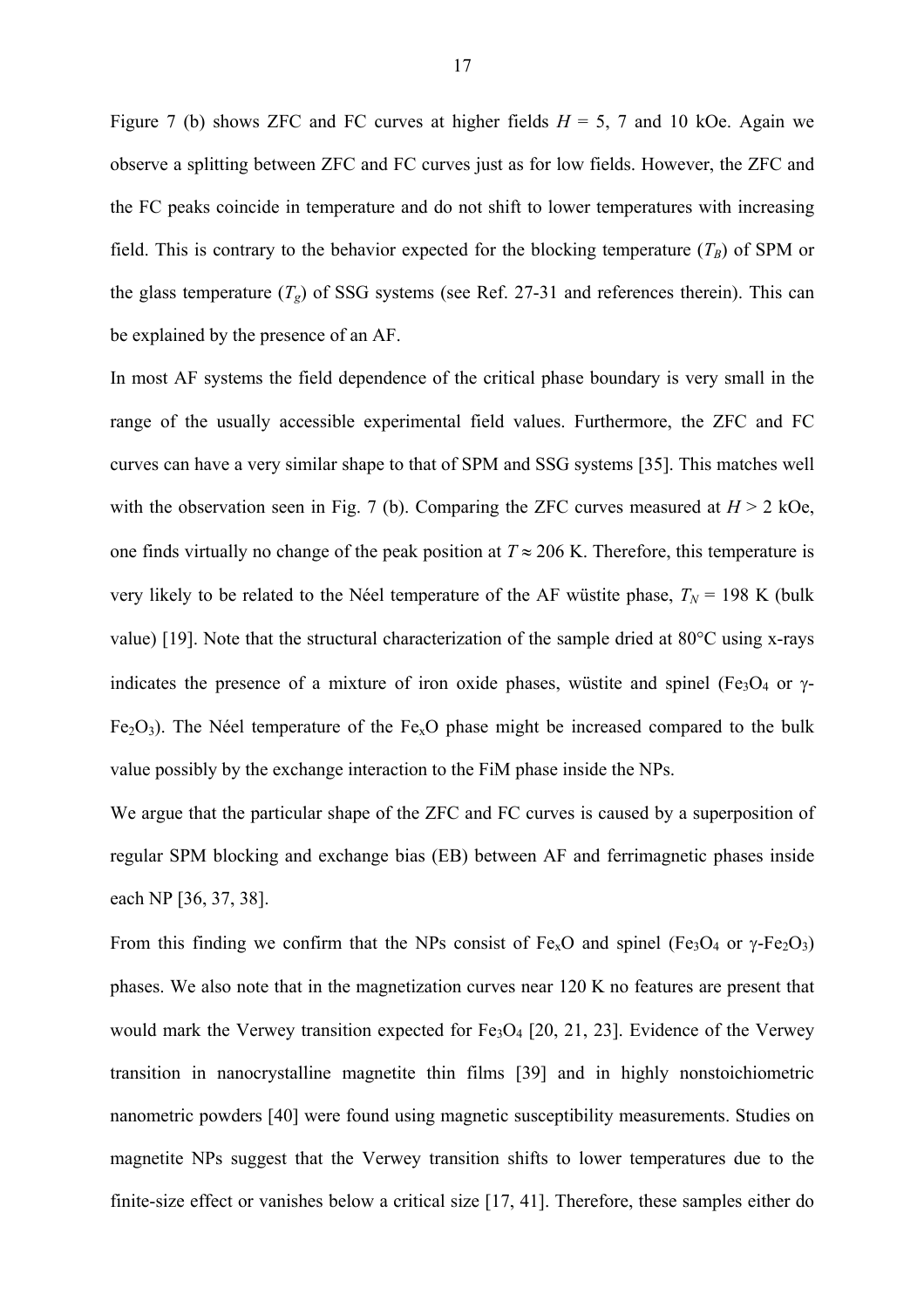not contain  $Fe<sub>3</sub>O<sub>4</sub>$  or only a small fraction not showing the Verwey transition. Consequently our NPs are composed of only wüstite-maghemite.

The EB effect is confirmed by measurements of magnetization hysteresis loops. Fig. 8 shows *M* vs. *H* curves recorded at 15 K after ZFC and FC. The FC curves were measured by cooling the system from 330 K to 15 K in 20 kOe. Compared to the ZFC curve it shows an enhancement of the coercive field and a horizontal shift most likely due to EB. The ZFC curve shows a coercive field of 500 Oe, whereas the curve measured after FC displays an increased value of 1135 Oe. This is usually attributed to an additional uniaxial anisotropy contribution from short-range order correlations in the AF acting onto the FM [42-45].



**FIG. 8.** *M* vs. *H* hysteresis curves at 15 K after ZFC (solid black line) and after FC (dashed red line) of a monolayer film of NPs dried at 80°C in air. The inset shows the EB field, *HEB*, as extracted from hysteresis loops at various temperatures.

Furthermore, a vertical shift along the magnetization axes is observed. Vertical shifts of the hysteresis loops were observed for Ni/NiO [46], Co/CoO [47], and Fe/Fe-oxide core-shell NPs [48, 49], which is generally attributed to frozen spins in the shell. Simulation studies on core-shell NPs show that the microscopic origin of the vertical shift is due to the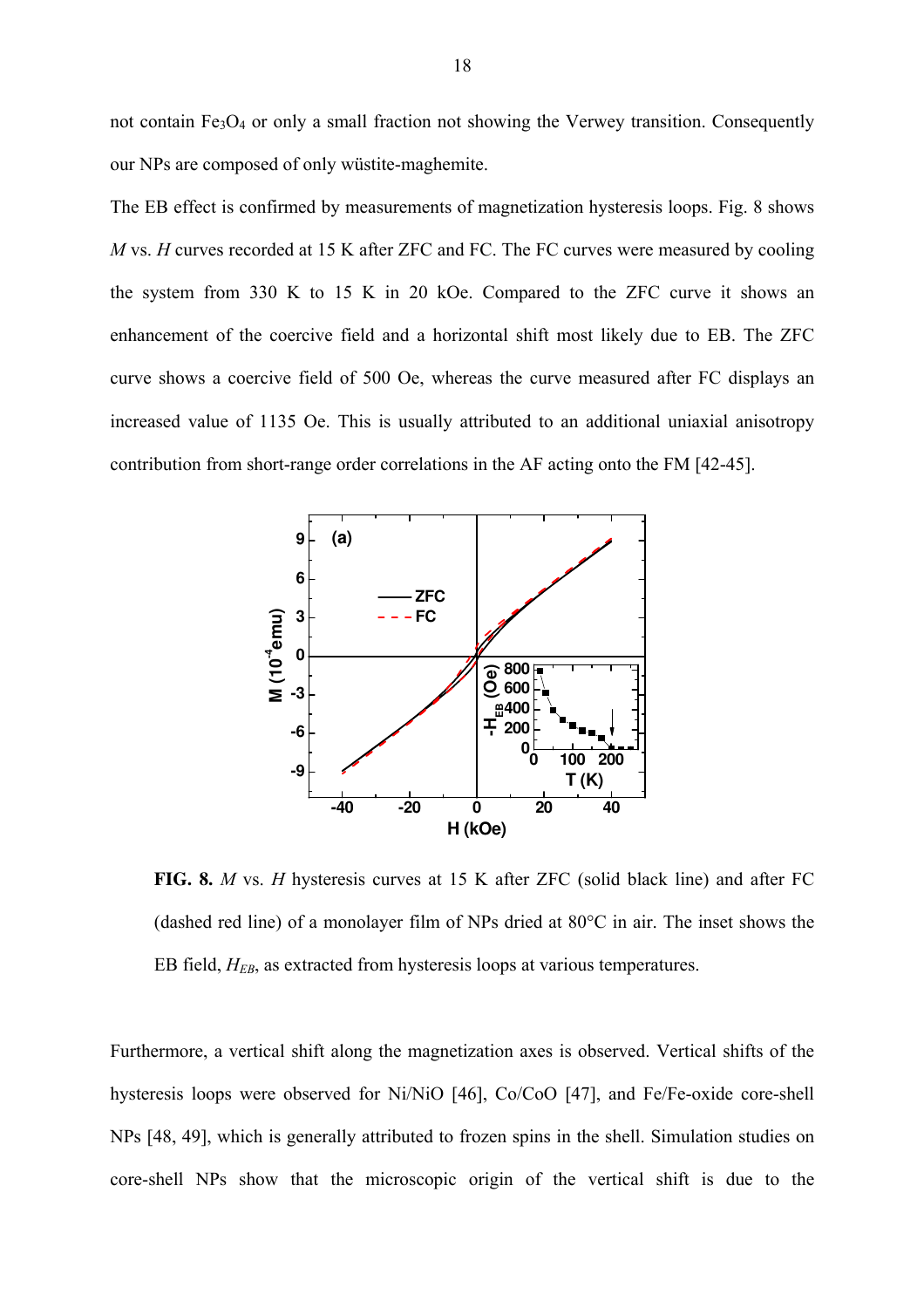uncompensated pinned moments at the core-shell interface that facilitate the nucleation of non-uniform magnetic structures during the increasing field branch of the loops [37]. Additional evidence for the EB scenario can be obtained by measuring the temperature dependence of the exchange bias field *HEB* [36].

The inset of Fig. 8 shows the absolute value of  $H_{EB}(T)$ . The data were obtained by FC the sample in a magnetic field of 20 kOe from 330 K to each temperature. One observes that  $H_{EB}$ decreases with increasing temperature and vanishes at  $\approx 200$  K. This matches well with the bulk Néel temperature of wüstite,  $T_N$  = 198 K [19]. Therefore, structural (x-ray diffraction and TEM) together with magnetometric data consistently confirm a multi-phase system of wüstite-maghemite NPs.

Next we consider the monolayer film of NPs annealed at 170°C in air. Figure 9 (a) shows *M* vs. *T* curves after ZFC and after FC measured at 50 Oe. The ZFC curve shows a monotonic increase probably having a maximum at  $T \approx 400$  K (outside the accessible temperature range) as expected from the usual behavior of a SPM or SSG system. In contrast to the system dried at 80°C the curve does not display a sudden but a more smooth increase of the magnetization. The FC curve shows a behavior as expected for a SSG system, i.e. splitting from the ZFC curve near the maximum and a slight decrease with decreasing temperatures [31-32].

This behavior is consistent with the conclusions drawn from the x-ray diffraction pattern of the 170 °C annealed system, i.e. the NPs being either in a single phase of FiM F<sub>3</sub>O<sub>4</sub> or  $\gamma$ - $Fe<sub>2</sub>O<sub>3</sub>$ . Therefore the magnetic behavior can be explained by FiM NPs, which are coupled entirely by dipolar interaction. The magnetic property of each individual NP is SPM. However, due to strong enough inter-particle interactions the collective behavior resembles a SSG state [29-33]. This feature is not further discussed here but will be subject to a systematic study in a forthcoming paper [50].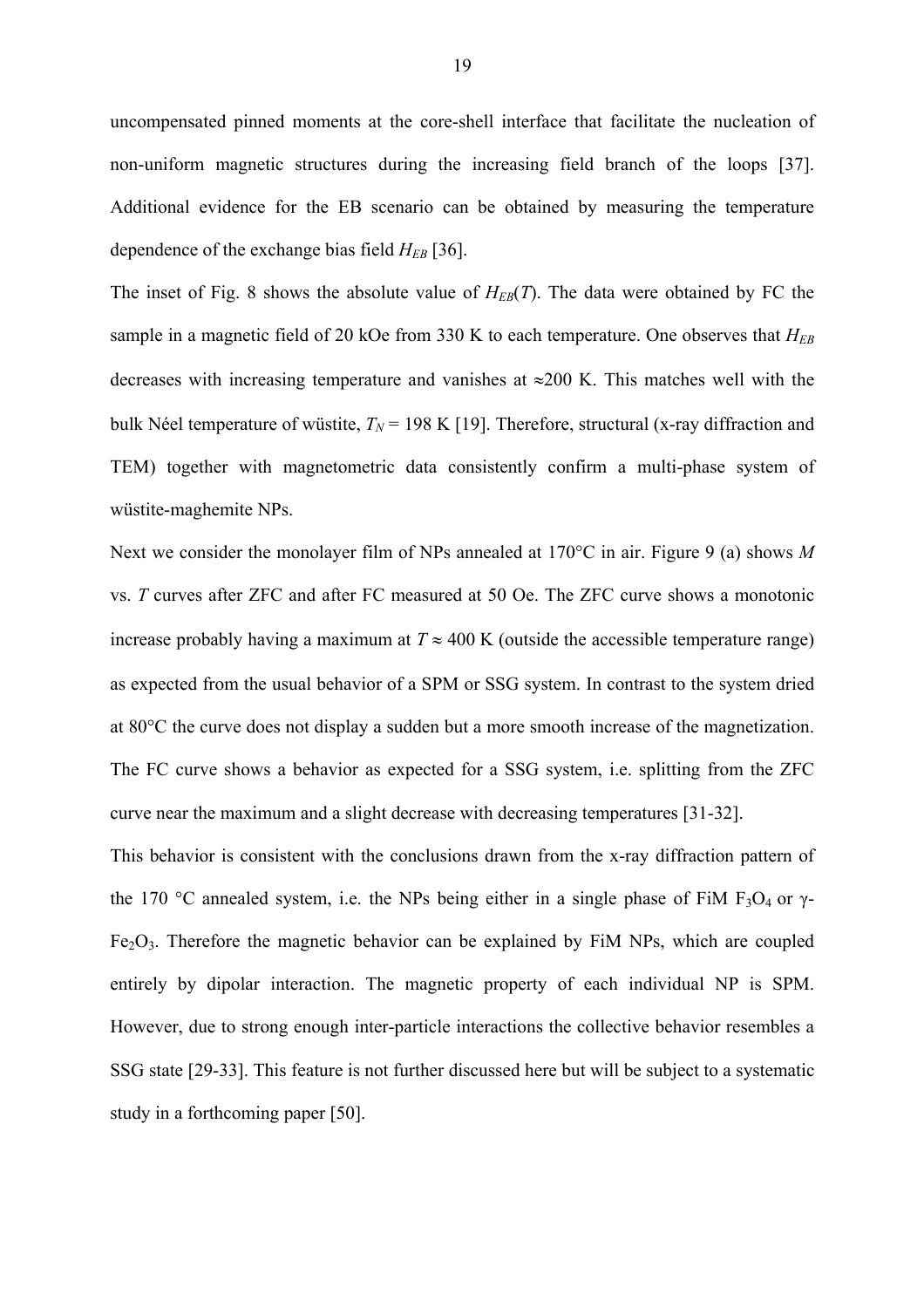

**FIG. 9.** *M* vs. *T* curves after ZFC (solid symbols) and after FC (open symbols) measured at (a)  $H = 50$  Oe and (b) at various applied fields for a monolayer NPs annealed at 170°C in air. ZFC and FC measured at 0.5 and 0.7 kOe are shown with an offset of 2 *×* 10*<sup>−</sup>*<sup>4</sup> emu for better clarity.

Figure 9 (b) shows the magnetization vs. temperature after ZFC and FC measured at fields *H*  $= 0.2, 0.5$  and 0.6 Oe. The peak in the ZFC curve shifts towards low temperatures as the field increases in contrast to the system discussed before. In larger fields the system becomes saturated (data not shown). Again, in the 170 °C annealed system we do not find indications for a Verwey transition at 120 K. We assume that also in these NPs at most only a small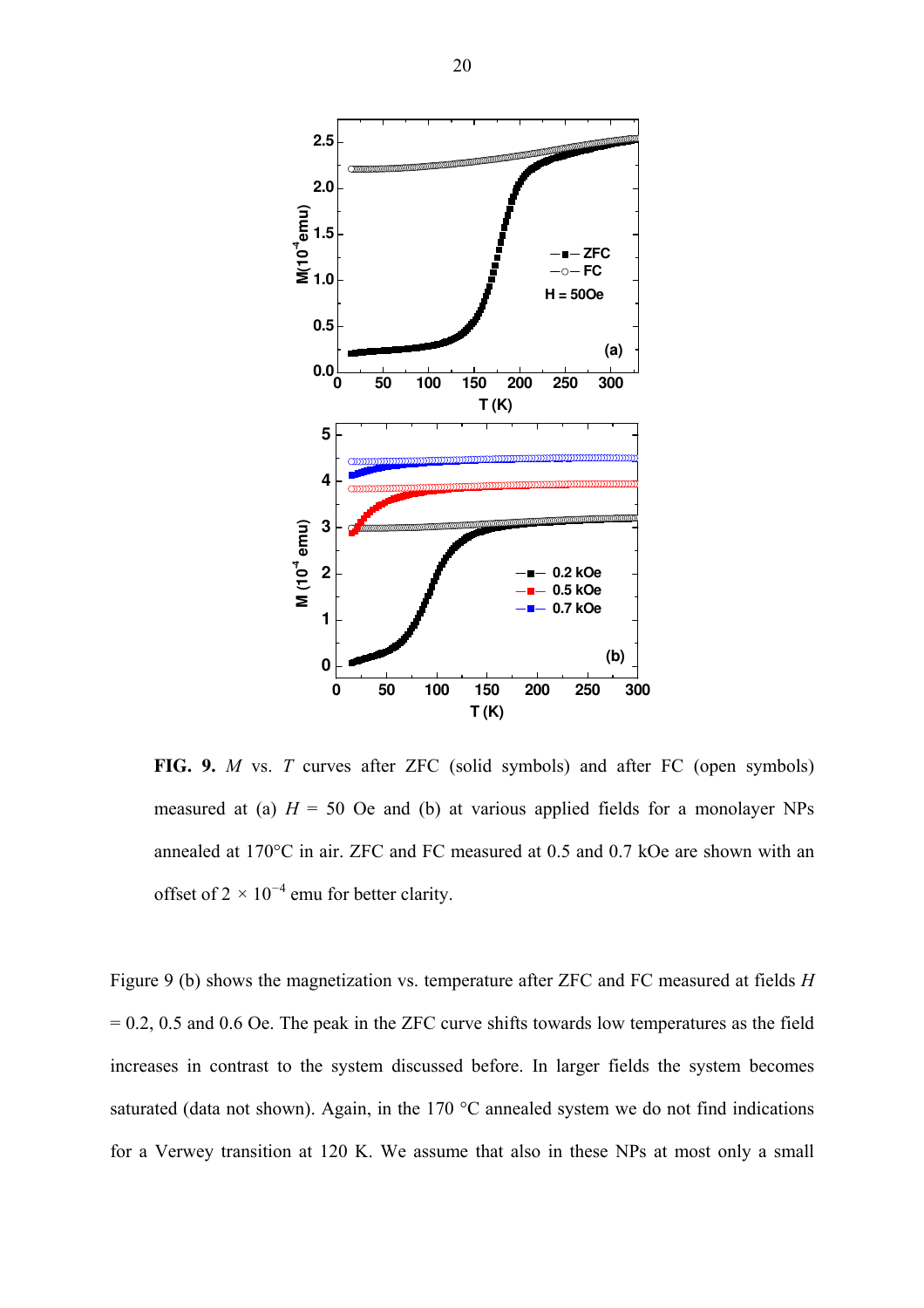fraction of magnetite is present. Consequently, the composition of NPs after heat treatment at 170 $\degree$ C is mainly single-phase maghemite (γ-Fe<sub>2</sub>O<sub>3</sub>).

In Figure 10 (a) we show the hysteresis loops measured after ZFC at 15 K and 330 K. While at 15 K a FM-like open hysteresis loop is observed, at 330 K one finds a closed loop resembling that of a soft FM. This behavior is consistent with the assumption of pure FiM NPs, which are coupled by dipolar interaction.



**FIG. 10.** *M* vs. *H* hysteresis curves at (a) 15 K (dashed red line) and 330 K (solid black line) after ZFC for a monolayer film of NPs annealed at 170*°*C in air and (b) at 15 K after ZFC (black open triangles) and FC (red solid squares). The inset shows the temperature dependence of the EB field.

However, the relatively sharp switching observed in the loop at 15 K does not correspond to a SSG scenario, where more rounded loops are expected [29-33]. Either a strong preferential orientation of anisotropy axes along the field axis is present or rather a superferromagnetic (SFM) [32, 33, 51-55] state is encountered. Again, since the collective NP behavior is not in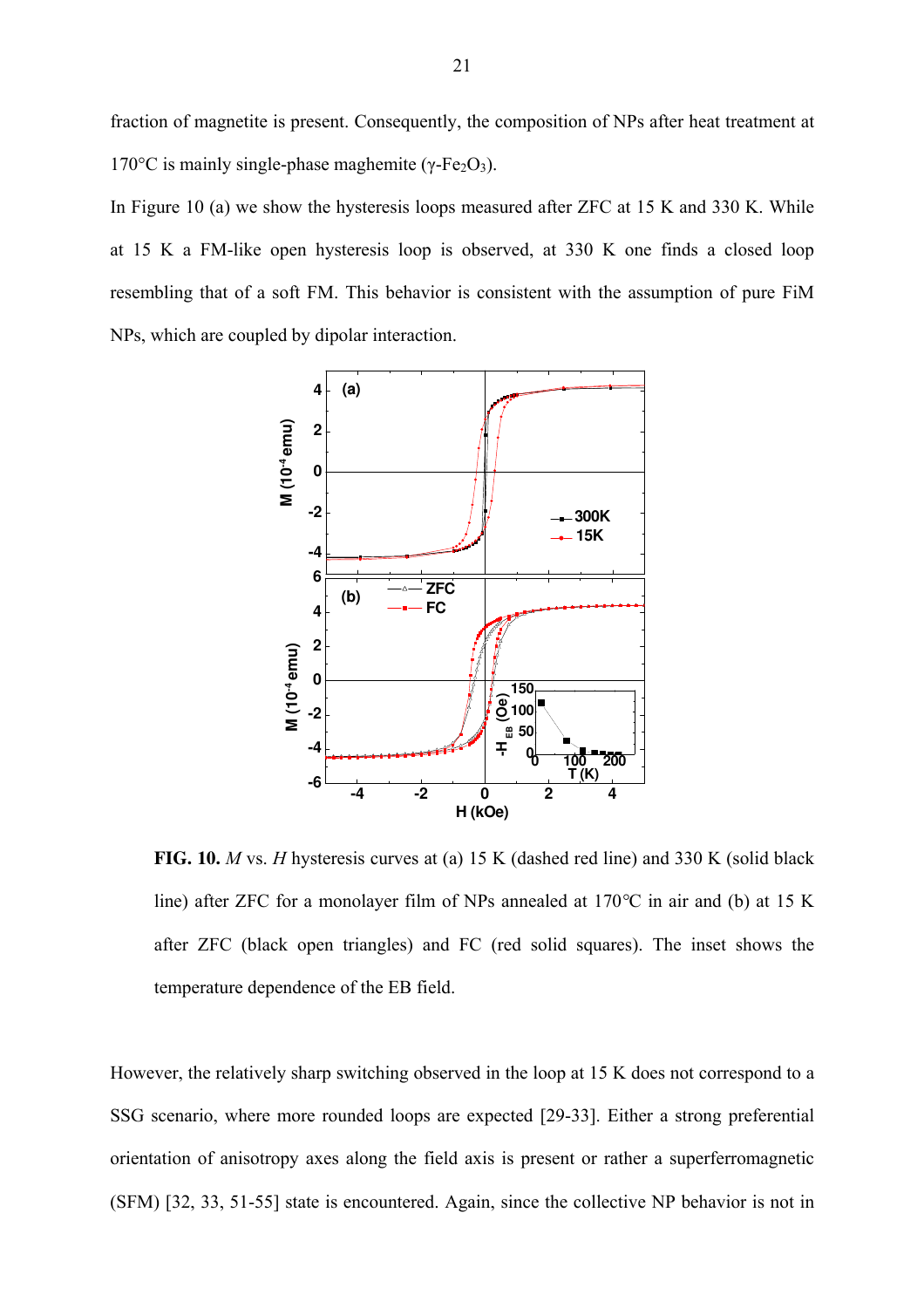the focus of the present work, the distinction between SSG or SFM case will not be analyzed further at this point [50].

Fig. 10 (b) compares the hysteresis loops at 15 K after ZFC or FC. Surprisingly, one observes a finite EB effect although no presence of AF wüstite was detected from structural data. The temperature dependence of *HEB* is plotted in the inset of Fig. 10 (b). The EB vanishes at  $\approx$ 160 K and hence at a smaller temperature as compared to the case discussed above. It is very likely that this temperature corresponds to a finite-size scaled Néel temperature of wüstite and hence indicates the existence of very small size wüstite inside the otherwise FiM NPs that have escaped the x-ray diffraction analysis.

The third type of heat treatment was annealing the NPs at 230°C in vacuum. Fig. 11 (a) shows ZFC and FC curves measured at 50 Oe. Here we observe a clear step-like feature in both ZFC and FC curve at 110 K. These steps obviously mark the Verwey temperature indicative for the presence of a magnetite phase inside the NPs. The Verwey temperature is thereby reduced due to the finite-size effect as compared to the bulk value of 120 K.

Apart from the Verwey-transition the ZFC and FC curves look relatively similar to the second case of NPs that are annealed at 170°C in air, i.e. a smooth increase of the ZFC curve with a peak and a decrease in the FC curve upon cooling down. From the x-ray diffraction results the presence of AF wüstite is expected. However, no obvious effect of wüstite can be detected from the magnetization curves at low temperatures. The ZFC peak temperature  $(\approx 300 \text{ K})$  is slightly smaller compared to the previous case signifying a smaller energy barrier for SPM fluctuations. This could be due to the fact that magnetite is the dominating phase inside the NPs with negligible magnetic influence of wüstite and hence less anisotropy from less EB effects and disorder. The decrease in the FC curve could again be an indication for dipolar coupling between NPs as in the case of annealing at 170°C in air.

On the one hand, the ZFC and FC curves measured at 0.2, 0.5 and 0.7 kOe (Fig. 11 (b)) show the expected decrease of the ZFC peak temperature with increasing field. For  $H = 0.7$  kOe the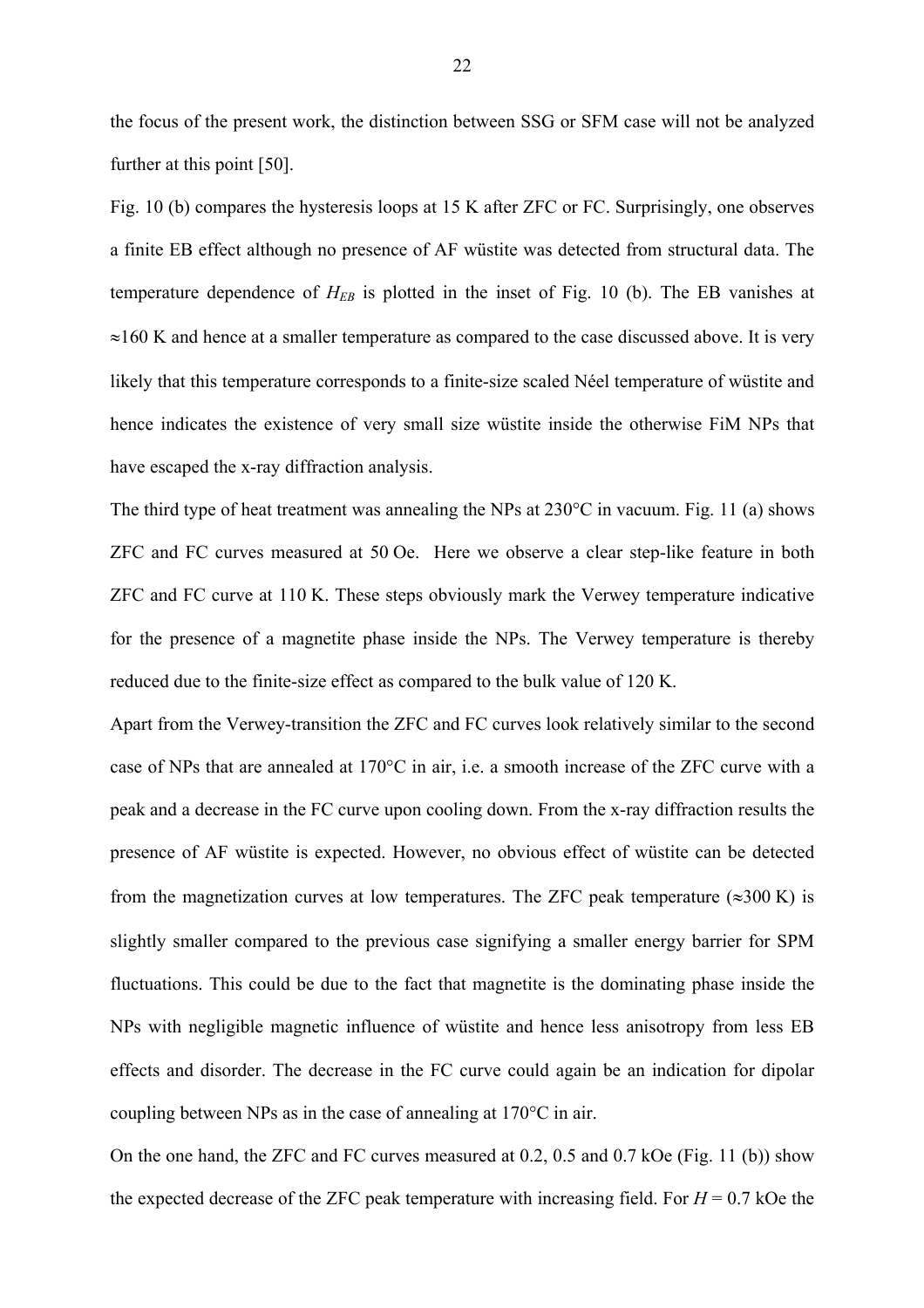ZFC peak seem to have shifted to  $\approx 50$  K. On the other hand, the Verwey transition remains for all fields at  $\approx$ 110 K as expected for NPs consisting of magnetite.



**FIG. 11.** *M* vs. *T* curves after ZFC (closed symbols) and after FC (open symbols) measured at various applied fields for a monolayer film of NPs annealed at 230°C in vacuum. ZFC and FC measured at 50 Oe (a), 0.2, 0.5 and 0.7 kOe (b) are shown with an offset of 0.8 *×* 10*<sup>−</sup>*<sup>4</sup>and 1.5*×* 10*<sup>−</sup>*<sup>4</sup> emu, respectively, for better clarity. The arrows indicate the Verwey transition temperature  $T<sub>v</sub>$  of magnetite at 110 K.

The magnetization hysteresis loops at 15 and 300 K are shown in Fig. 12 (a) . A very similar behavior is found as for the system annealed at 170°C in air (see Fig. 9), i.e. a closed loop at 300 K similar to a soft-FM or to Stoner-Wohlfarth particles in the unblocked regime and a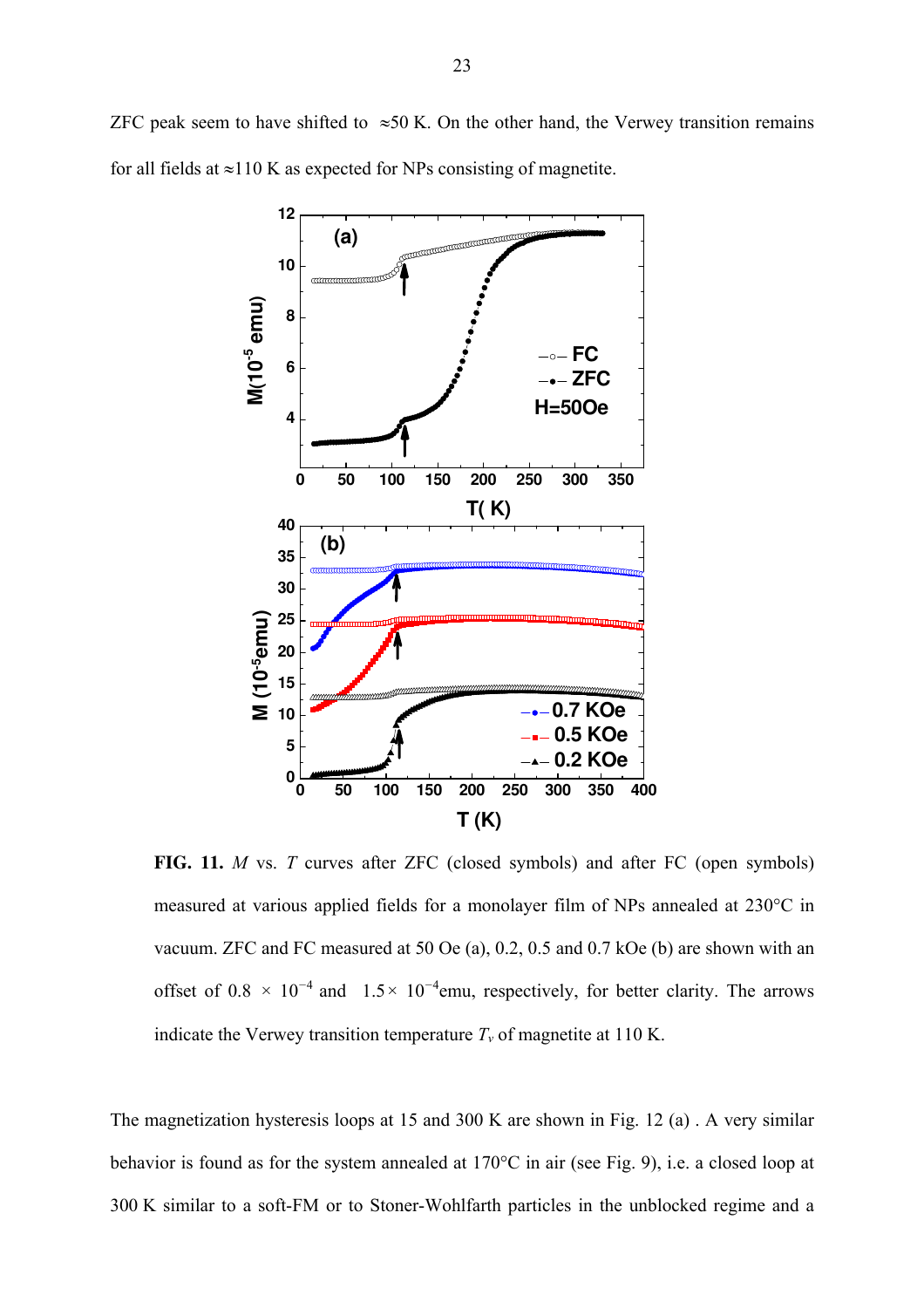FM-type open hysteresis loop at 15 K again with a surprising squareness of the loop. This can also be interpreted in terms of a collective SFM state or Stoner-Wohlfarth behavior in the blocked regime with a preferential anisotropy axis.



**FIG. 12. (a)** *M* vs. *H* hysteresis curves at 15 K (dashed red line) and 300 K (solid black line) after ZFC of a monolayer film of NPs annealed at 230 °C in vacuum and (b) *M* vs. *H* hysteresis curves at 15 K after ZFC (solid black line) and FC (dashed red line) in 500 Oe. The inset shows the temperature dependence of EB field. The solid line is a guide to the eyes.

Fig. 12(b) shows hysteresis loops at 15 K after ZFC and FC in 500 Oe. There is a clear difference between the ZFC and FC curves. In addition the FC curve displays an EB value of  $H_{eb}$  = -210 Oe, while the ZFC curve shows zero EB as expected from usual EB systems [36, 37, 42-45]. The EB is again likely to be due to the interaction between AF wüstite and FiM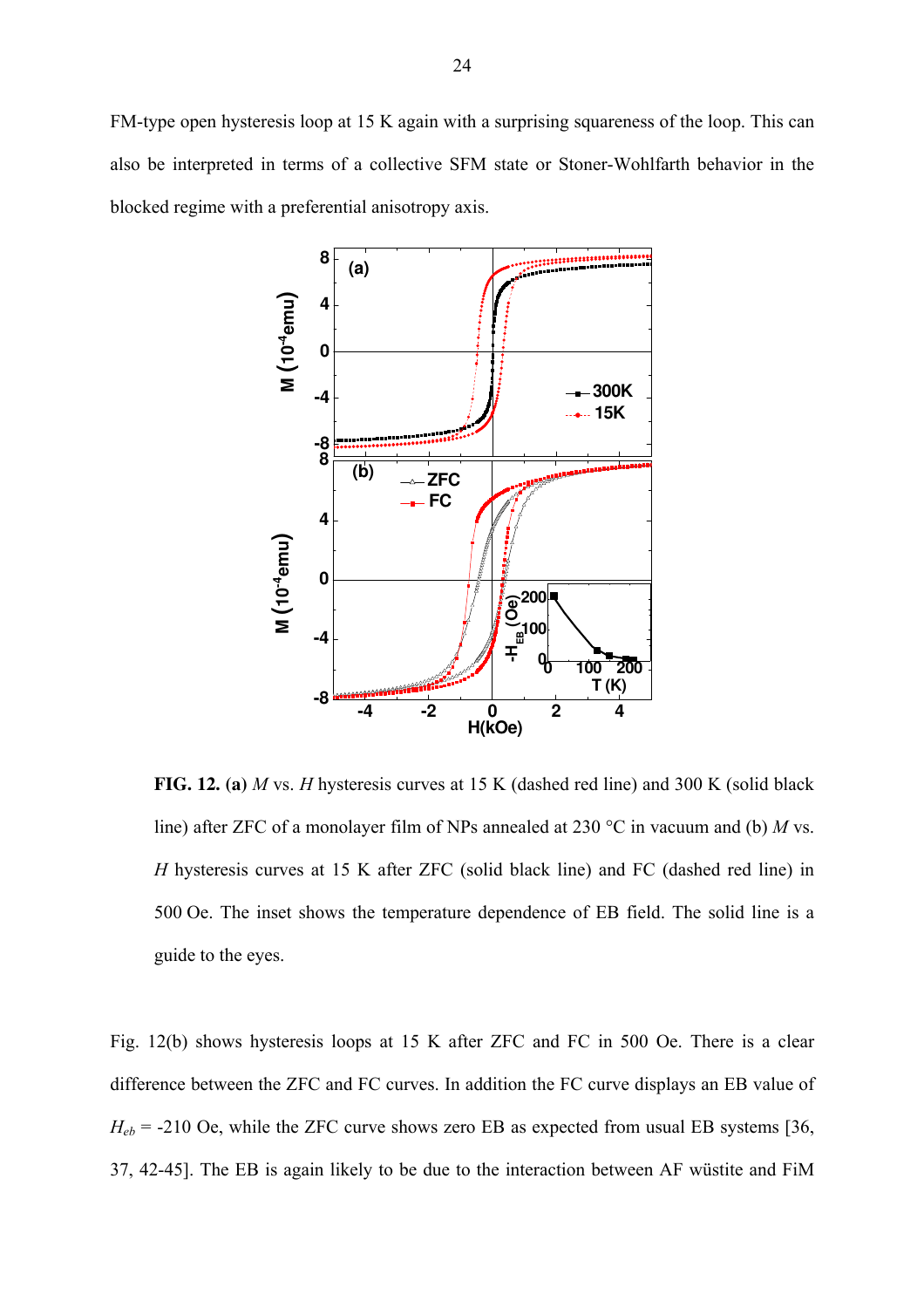magnetite inside each NP. This matches well with the x-ray studies that indicate the presence of wüstite.

The increased squareness of the loop after FC (first cycled loop) compared to the ZFC curve also corresponds to other EB systems [43-45]. In the case of FC a more or less well defined EB direction is imprinted into the wüstite phases during FC. This results in a square-like loop as also found in Fig. 12 (a) at 15 K.

However, in the ZFC case an isotropic distribution of EB directions is imprinted, which results in a rounded S-shaped loop. The loop after FC also shows a training effect (data not shown). The inset in Fig 12(b) shows the temperature dependence of  $H_{EB}$  after FC in 500 Oe. The EB vanishes at  $\approx$ 190 K, which is close to the Nèel temperature of wüstite (see above). This confirms that the EB effect results from the exchange interaction between wüstite and spinel phases inside each NP. Moreover, it signifies that the wüstite phase inside the NPs is larger in size than in the 170 °C annealing case but larger compared to the 80°C dried case. Further information about the magnetic behavior after all three annealing processes can be drawn from so-called thermoremanent (TRM) and iso-thermoremanent (IRM) magnetization data [35].

In the TRM protocol the system is cooled down from high temperatures in a certain applied field, *H*. At the target temperature (e.g. below the blocking, spin glass or a transition temperature, respectively) the field is switched off and the remanent magnetization recorded. This value is the TRM value corresponding to the field *H* at this specified temperature. In the IRM protocol, however, the system is cooled down in zero field down to the target temperature, then a field *H* is momentarily applied, subsequently switched off and eventually the remanent magnetization is recorded. This value is the IRM corresponding to the field *H*. Consequently, in non-ergodic systems, TRM and IRM values should be non-zero and often differ from each other since two different histories are passed. It has been shown that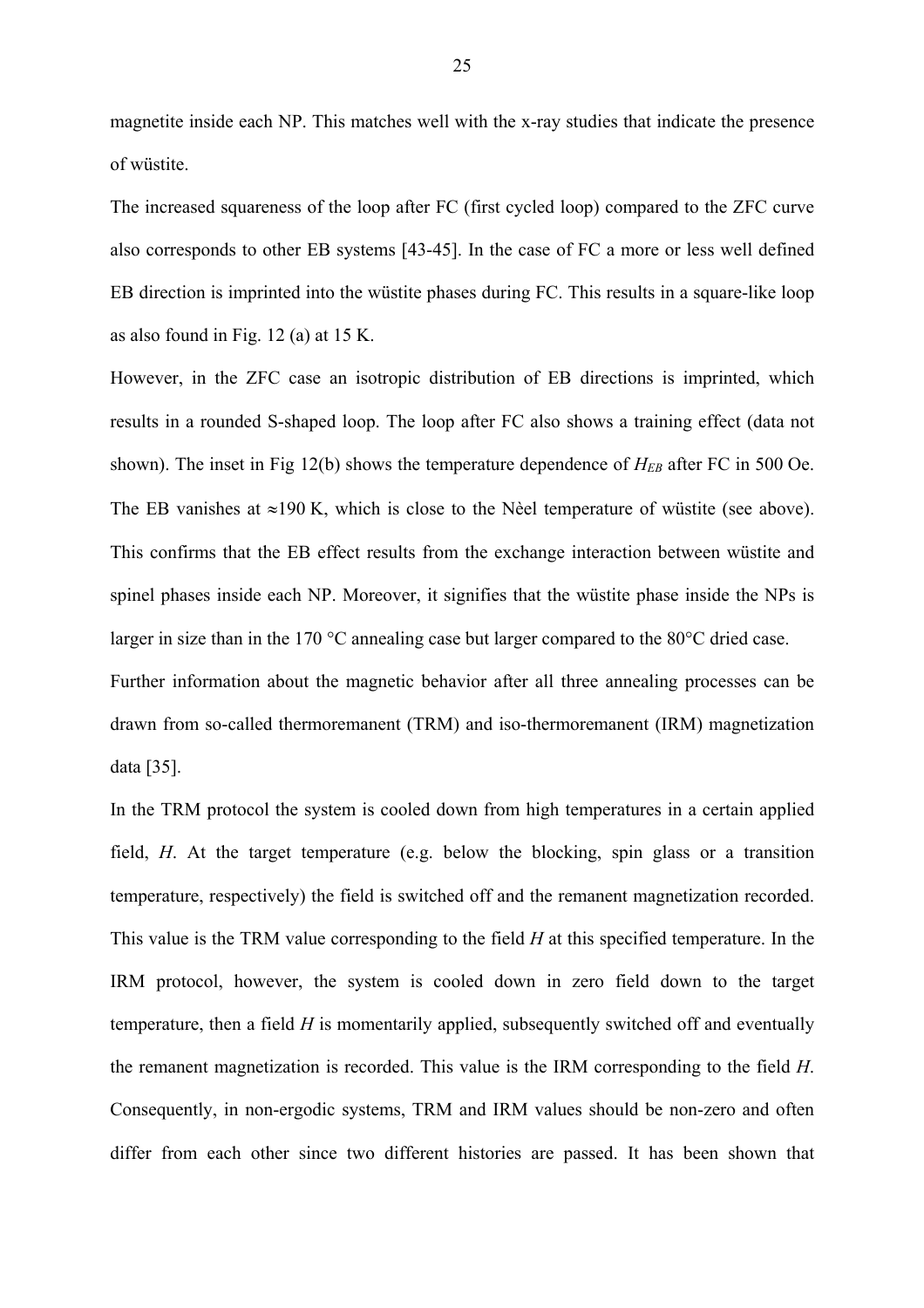TRM/IRM plots vs. applied field *H* can be used as 'fingerprints' for distinguishing between different classes of magnetic properties [35, 56].

The TRM/IRM plot at 15 K of the NPs dried at 80°C in air is shown in Fig. 13(a). The TRM increases monotonically for small fields as expected for SPM or SSG type of systems [35, 56]. At  $\approx$ 10 kOe a broad peak is found and for larger fields there is a weak decrease.



**FIG 13.** TRM and IRM vs. applied field measured at 15 K of a monolayer film of NPs annealed at (a) 80°C in air (b) 170°C in air and (c) 230 °C in vacuum, respectively.

This behavior has been reported previously for spin glass (SG) systems [57, 58]. Consequently it might be attributed here to SSG type of behavior of dipolarly coupled NPs. However, the IRM stays at relatively small values, which is atypical for SG and hence SSG systems. This might be due to the presence of AF wüstite. An ideal AF system shows zero IRM for all fields [56] and therefore the overall IRM value is reduced.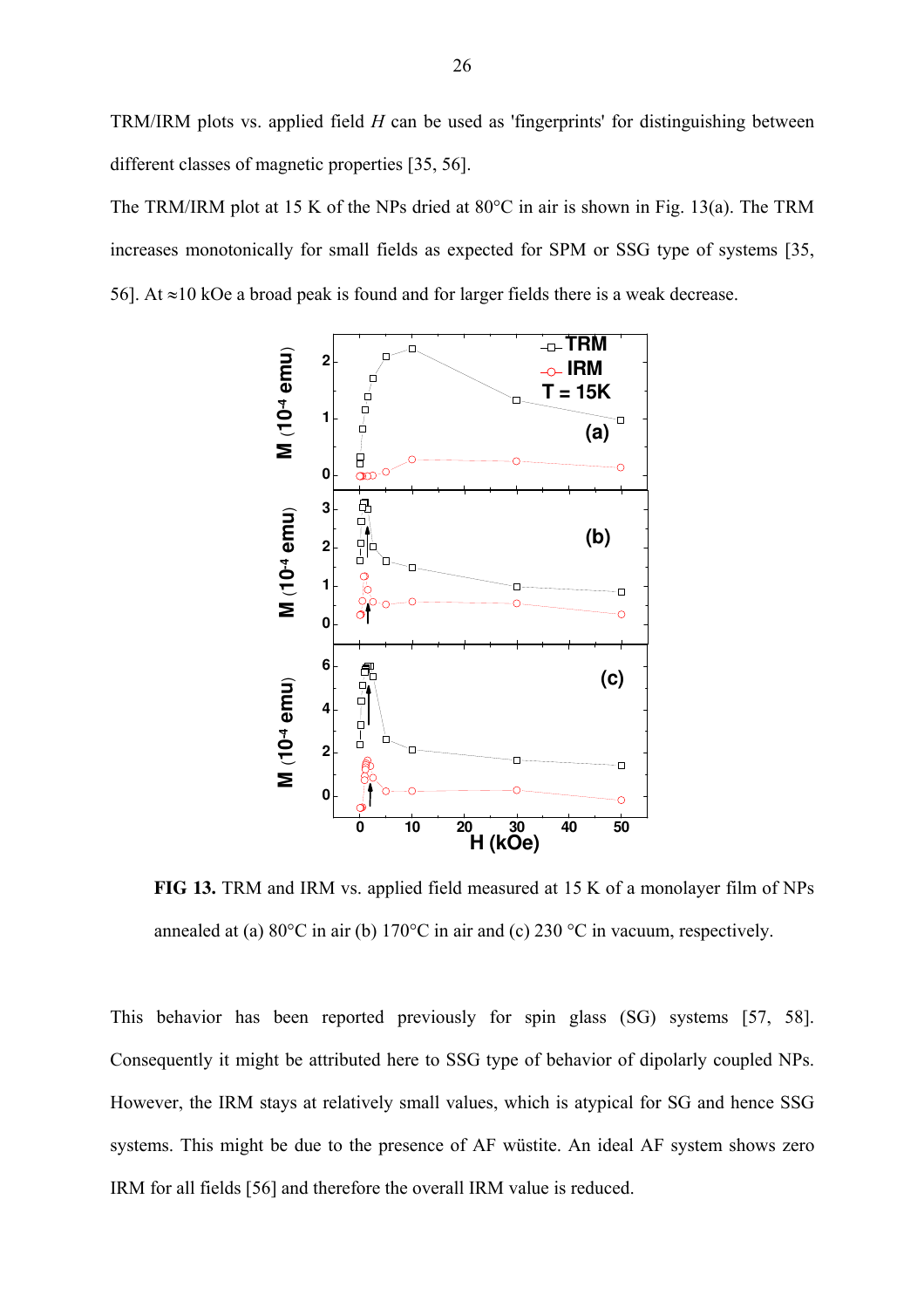Fig. 13 (b) and (c) shows the TRM/IRM curves at 15 K of the samples annealed in 170°C in air and 230°C in vacuum, respectively. For small field values the TRM and IRM curves follow again the expectation for a SPM or SSG system [56], i.e. both are monotonically increasing while IRM < TRM. However, at intermediate fields one finds in both systems a surprisingly sharp maximum in TRM and IRM with the IRM peak slightly below the TRM peak. At 15 K the TRM has a peak at a field of  $\approx 1000$  Oe (170°C in air) and at  $\approx 1500$  Oe (230°C in vacuum), respectively. For larger fields both TRM and IRM decrease drastically and then saturate for fields  $H \rightarrow 50$  kOe. Such a sharp peak in TRM and IRM has not been discussed in the literature yet to the best of our knowledge.

This behavior implies that for fields larger than the peak value  $(H_{peak,TRM}$  and  $H_{peak,IRM}$ , respectively) the remanent magnetization decreases, despite the fact that the applied field is increased. This can be explained by two field regimes, where the magnetization relaxation process occurs with different relaxation times. Below the peak value the behavior is regular with increasing remanence with increasing fields. Above the peak, the relaxation obviously proceeds much faster than in the first regime. This can be understood considering the *H-T* phase diagram for wüstite. Unfortunately, no experimental phase diagram for wüstite is known to our best knowledge. Since FexO is an AF, the *H-T* diagram will likely resemble the schematic depicted in the inset of Fig. 14. A phase line (usually a phase line of second order and one of first order being separated by a multicritical point [59]) separates the AF phase from the paramagnetic (PM) phase.

For FC in relatively small fields one enters the AF phase. At low temperatures (in our case 15 K) the field is switched off and then the TRM value is recorded. The system stays in the AF phase when the field is switched off. Therefore, the magnetization relaxation is governed by a slow relaxation to the AF ground state via AF domain wall dynamics [60] with some relaxation time  $\tau_2$ . However, for FC in large fields one stays in the PM phase during cooling. When the field is switched off, the systems crosses the AF phase boundary,  $H_{\text{crit}}(T)$ , enters the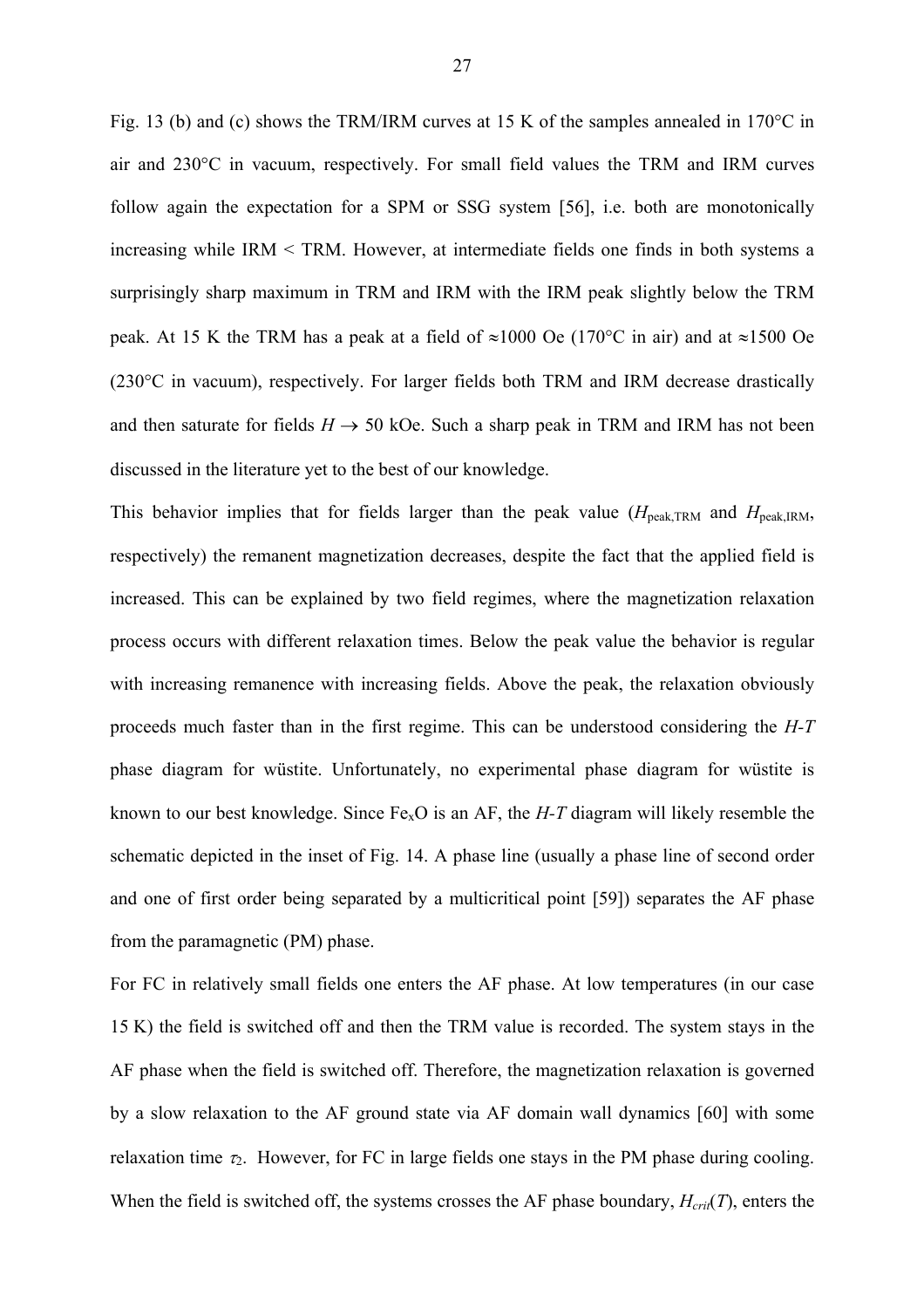AF phase and relaxes toward the AF ground state. This relaxation path obviously occurs with a smaller relaxation time,  $\tau_1 < \tau_2$ , than the previous one.



**FIG. 14**. Peak field value from the TRM plot (see Fig. 13) as function of temperature of a monolayer of NPs annealed at 170°C in air and 230°C in vacuum, respectively. The inset shows a qualitative phase diagram of wüstite. The black solid line marks the phase boundary *Hcrit*(*T*). The arrows depict two different FC approaches as examples, i.e. FC with 1 kOe and thus entering the AF phase and FC in 50 kOe, which stays outside the AF phase. The magnetization relaxation at 15 K then occurs with two different relaxation times,  $\tau_1$  and  $\tau_2$ , respectively, as described in the text.

Consequently, the peak in TRM and IRM marks the AF phase boundary. This scenario is supported by measuring the peak field of the TRM curve as function of temperature. If the peak coincides with *Hcrit*(*T*), then it should decrease with increasing temperature and eventually become zero near the Néel temperature. This behavior is confirmed in Fig. 14. For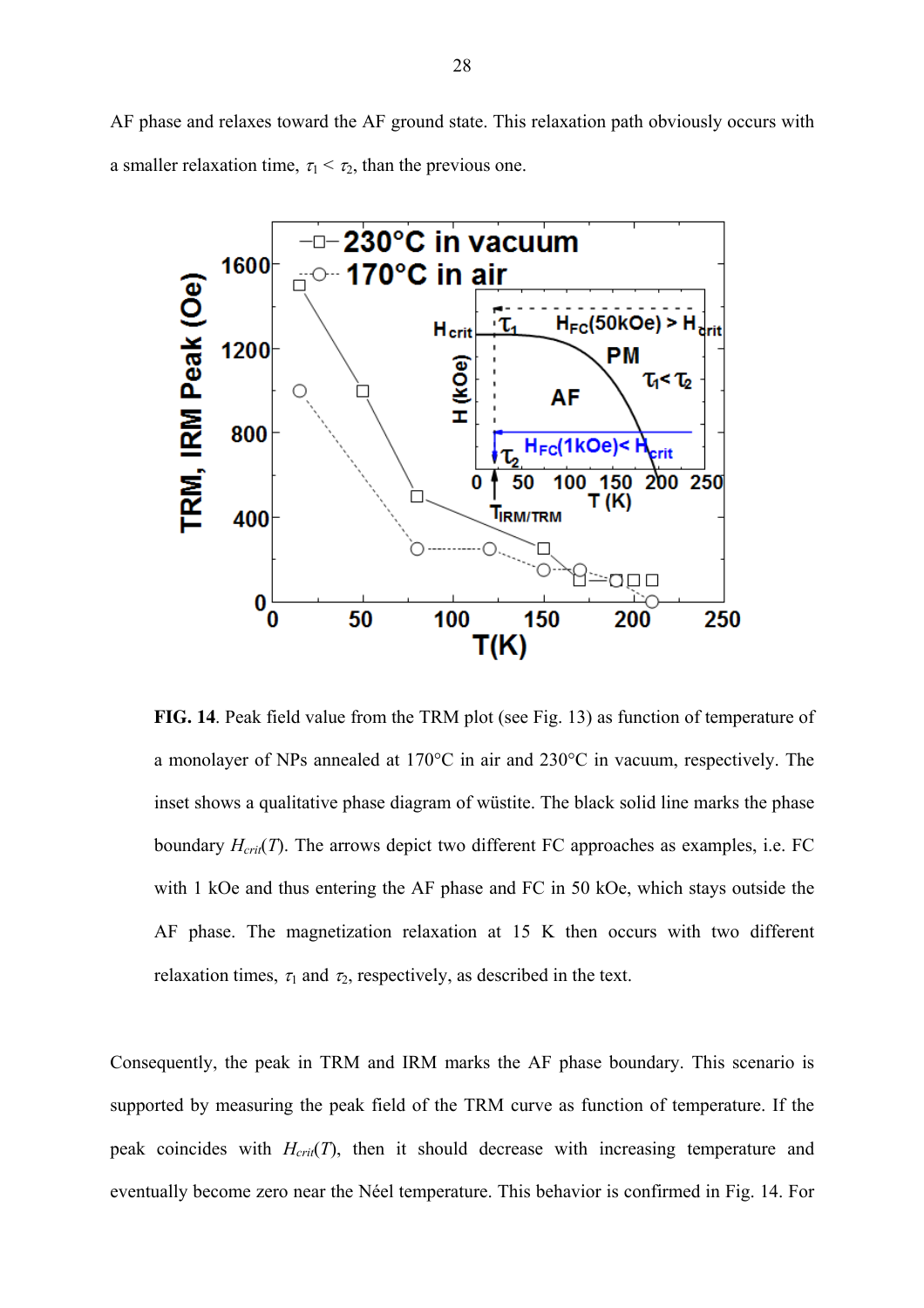the system annealed in 230°C in vacuum one clearly observes a monotonic decrease from  $\approx$ 1500 Oe down to 100 Oe at  $\approx$ 170 K, which is near to the finite-size Néel temperature of wüstite extracted above, i.e.  $\approx$ 190 K. For the case of annealing at 170 °C in air a less clear trend is observable. Nevertheless, also a monotonic decrease from  $\approx$ 1000 Oe down to zero at 200 K is found. However, the curve stays systematically below the one of the 230°C annealed case. One can roughly estimate from the shape of the curve a characteristic temperature of  $\approx$ 160K, which would match with the stronger finite-size scaled Néel temperature of wüstite as inferred above.

Comparing and summarizing all data on the three annealing studies we conclude that in all three cases a mixed-phase systems is found., i.e. 80°C dried in air (wüstite-maghemite), 170°C in air (mainly maghemite with a residual wüstite component), and 230°C in vacuum (wüstite-magnetite). Moreover, one can infer that in the first case the wüstite phase is much larger in size compared to the second and third one. This leads to a larger (finite size scaled)  $H_{\text{crit}}(T)$  in the *H*-*T* phase diagram of wüstite being outside of the accessible field range. Therefore, no sharp peak is found in the TRM plot in this case. In the second and third annealing case, the  $H_{crit}(T)$  is at intermediate fields and thus two different relaxation paths are possible. Consequently, a sharp peak can be detected in the TRM.

#### **IV. CONCLUSIONS**

In summary, we have investigated self-assembled iron oxide NPs with a diameter of 20 nm and a size distribution of 7%. After spin-coating on Si substrates mono- or multilayer films of self-organized NPs were established. The crystallographic structure of the NPs and thus the magnetic behavior strongly depends on the thermal treatment of the NP films. Drying in 80°C in air is equivalent to the as-prepared state and yields a multi-phase system of  $Fe_{x}O/\gamma-Fe_{2}O_{3}$ NPs. The magnetic behavior is characterized by both SPM blocking and EB between the AF Fe<sub>x</sub>O and FiM  $\gamma$ -Fe<sub>2</sub>O<sub>3</sub>. TEM studies suggest a polycrystalline multi-phase instead of a core-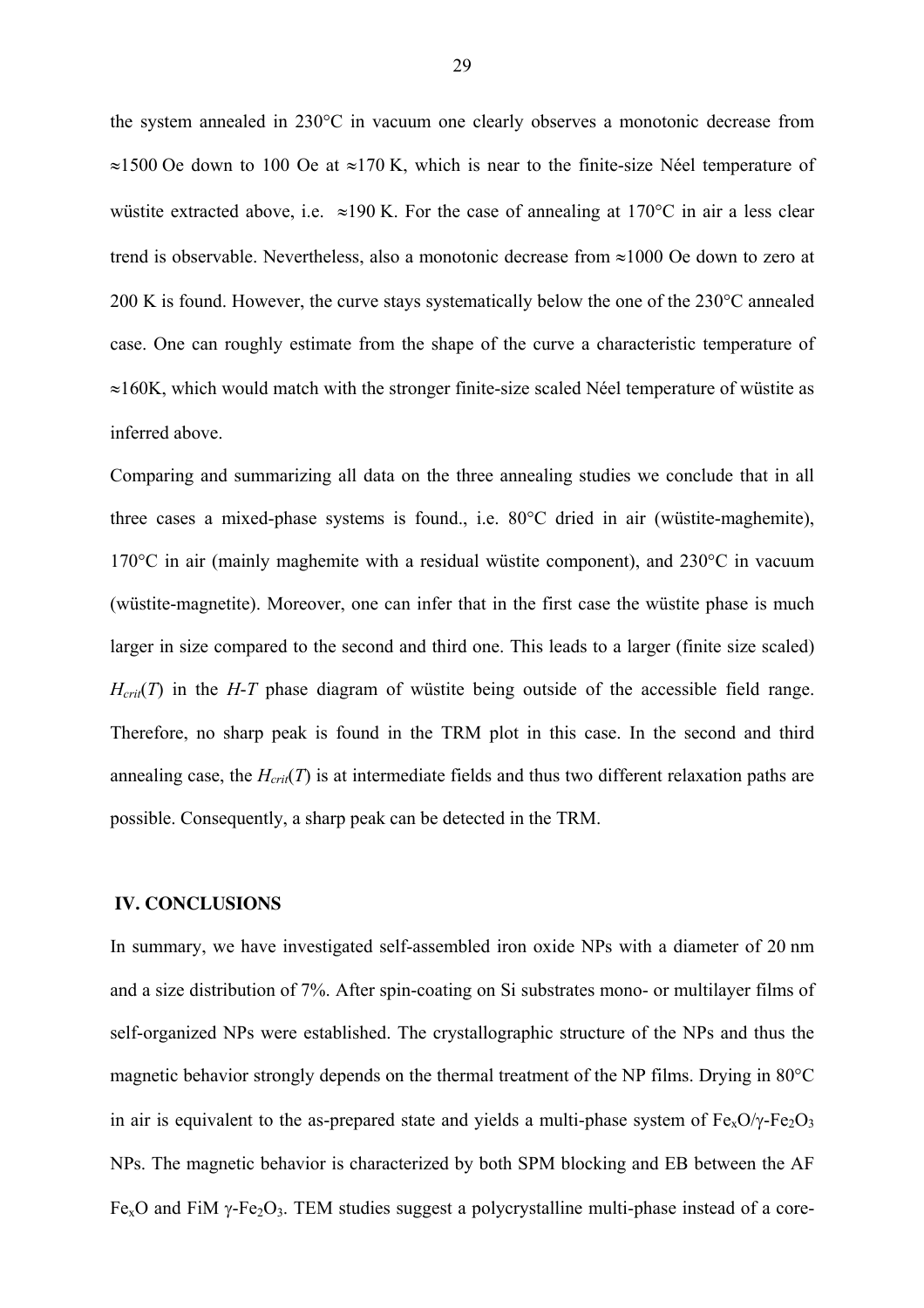shell structure. Annealing in 170 $^{\circ}$ C in air yields a predominantly  $\gamma$ -Fe<sub>2</sub>O<sub>3</sub> structure of NPs. The magnetic behavior is governed by dipolarly coupled FiM NPs. From magnetometry and in particular TRM/IRM measurements a small wüstite component is detected here as well. The third heat treatment, i.e. 230 $^{\circ}$ C in vacuum produces multi-phase NPs of Fe<sub>x</sub>O/Fe<sub>3</sub>O<sub>4</sub>. The presence of magnetite is confirmed by the Verwey transition. The system is also characterized by SPM blocking and EB between the AF  $Fe<sub>x</sub>O$  and FiM  $Fe<sub>3</sub>O<sub>4</sub>$ .

#### ACKNOWLEDGEMENTS

M.J.B. acknowledges support from the International Max-Planck Research School "SurMat" and D.M. from the NRW Graduate School: "Research with synchrotron radiation in the nanoand biosciences", Dortmund.

## **REFERENCES**

- [1] Sun S C, Murray C B, Weller D, Folks L and Moser A 2000 *Science* **287** 1989.
- [2] Terris B D and Thomson T 2005 *J. Phys. D: Appl. Phys.* **38** R199.
- [3] Reiss G and Hütten A 2005 *Nature Mater.* **4** 725.
- [4] Sun S 2006 *Adv. Mater.* **18** 393.
- [5] Murray C B, Kagan C R and Bawendi M G 2000 *Annu. Rev. Mater. Sci.* **30** 545.
- [6] Beloborodov I S, Lopatin A V, Vinokur V M, Efetov K B 2007 *Rev. Mod. Phys.* **79** 469.
- [7] Ge J, Hu Y and Yin Y 2007 *Angew. Chem. Int. Ed.* **46** 7428.
- [8] Pankhurst Q A, Connolly J, Jones S K and Dobson J 2003 *J. Phys. D: Appl. Phys.* **36** R167.
- [9] Medarova Z, Pham W, Farrar C, Petkova V and Moore A 2006 *Nature Med.* **13** 372.
- [10] Krishnan K M, Pakhomov A B, Bao Y, Blomqvist P, Chun Y, Gonzales M, Grin K, Ji X and Roberts B K 2006 *J. Mater. Sci.* **41** 793.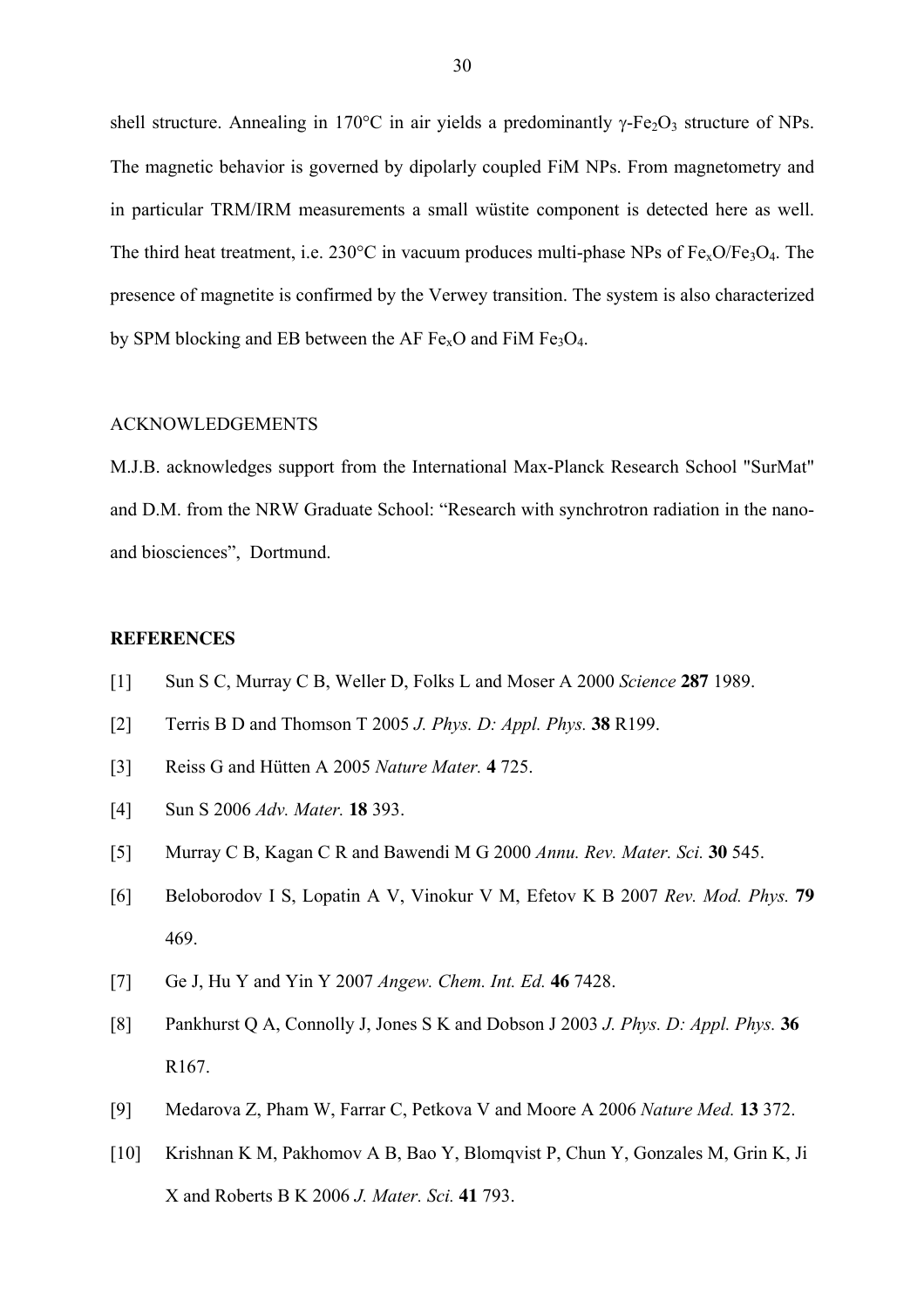- [11] Jeong U, Teng X, Wang Y, Yang H and Xia Y 2007 *Adv. Mater.* **19** 33.
- [12] Laurent S, Forge D, Port M, Roch A, Robic C, Elst L V and Muller R 2008 *Chem. Rev.* **108** 2064.
- [13] Provenzano V, Shapiro A J and Shull R D 2004 *Nature* **429** 853.
- [14] Zeng H, Black C T, Sandstrom R L, Rice PM, Murray C B and Sun S 2006 *Phys. Rev. B* **73** 020402.
- [15] Chen C-J, Chiang R-K, Lai H-Y and Lin C-R 2010 *J. Phys. Chem.* **114** 4258.
- [16] Kavich D W, Dickerson J H, Mahajan S V, Hasan S A and Park J-H 2008 *Phys. Rev. B* **78** 174414.
- [17] Goya G F, Berquo T S, Fonseca F C and Morales M P 2003 *J. Appl. Phys.* **94** 3520.
- [18] Roth W L 1960 *Acta Cryst.* **13** 140.
- [19] The Landolt-Börnstein Database, Vol. 4, *Magnetic and other properties of oxides and related compounds*, K.-H. Hellwege (ed.), Springer (1970).
- [20] Walz F 2002 *J. Phys.: Condens. Matter* **14** R285.
- [21] Garcia J and Subias G 2004 *J. Phys.: Condens. Matter* **16** R145.
- [22] Cox P A 1995 *Transition metal oxides*, Clarendon press.
- [23] Verwey E J W 1939 *Nature* **144** 327.
- [24] Park J A K, Hwang Y, Park J-G, Noh H-J, Kim J-Y, Park J-H, Hwang N-M and Hyeon T 2004 *Nature Mater.* **3** 891.
- [25] Hou Y, Xu Z and Sun S 2007 *Angew. Chem. Int. Ed.* **46** 6329.
- [26] Shtykova E V, Huang X, Remmes N, Baxter D, Stein B, Dragnea B, Svergun D I and Bronstein L M 2007 *J. Phys. Chem. C* **111** 18078.
- [27] Redl F, Black C T, Papaefthymiou G C, Sandstrom R L, Yin M, Zeng H, Murray C B and O'Brien S P 2004 *J. Am. Chem. Soc.* **126** 14583.
- [28] Jang S, Kong W and Zeng H 2007 *Phys. Rev. B* **76** 212403.
- [29] Dormann J L, Fiorani D and Tronc E 1997 *Adv. Chem. Phys.* **98** 283.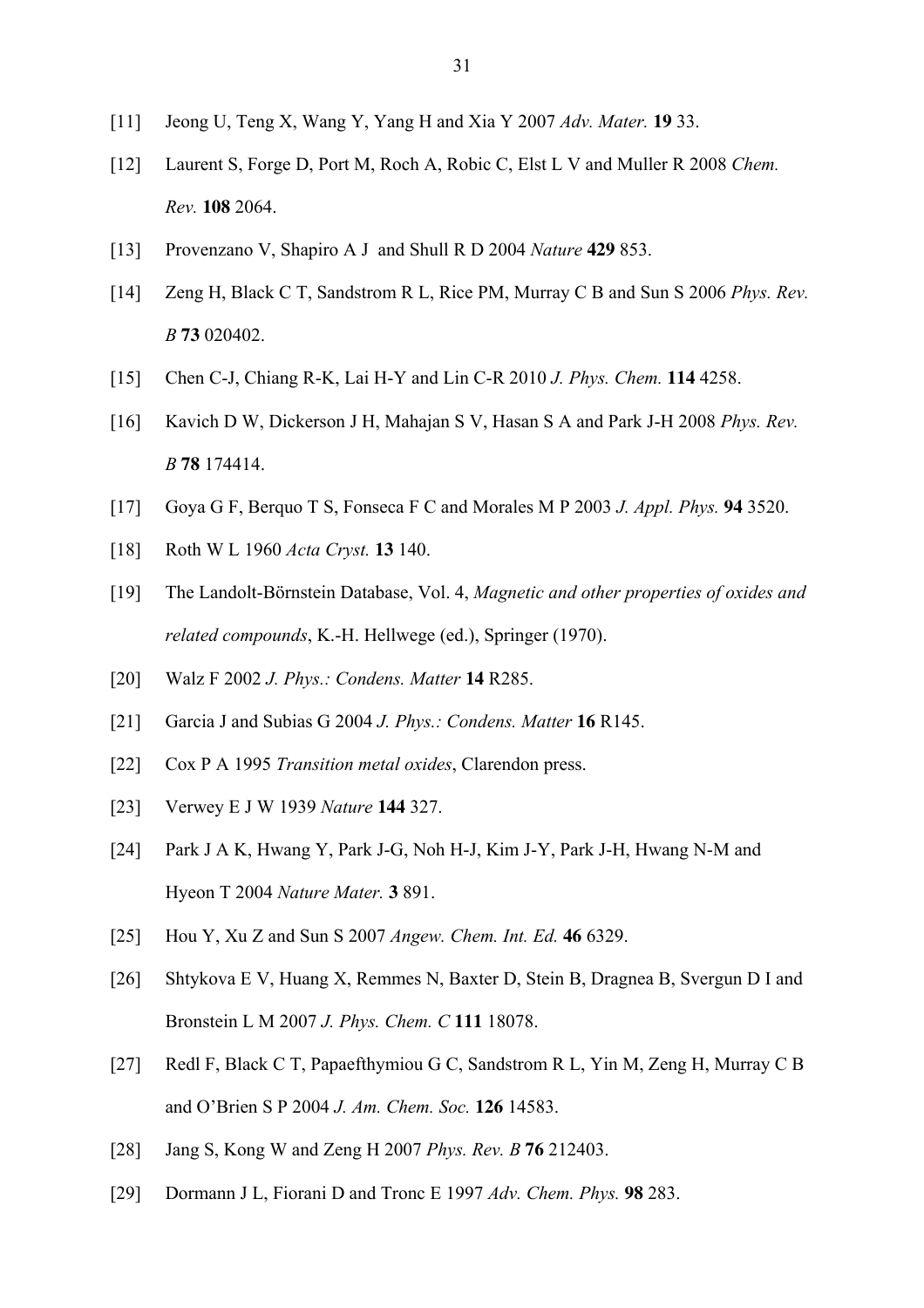- [30] Batlle X and Labarta A 2002 *J. Phys. D* **35** R15.
- [31] Jönsson P E 2004 *Adv. Chem. Phys.* **128** 191.
- [32] Binns C *et al.* 2005 *J. Phys. D: Appl. Phys.* **38** R357.
- [33] Petracic O, Chen X, Bedanta S, Kleemann W, Sahoo S, Cardoso S and Freitas P P 2006 *J. Magn. Magn. Mater.* **300** 192 Petracic O 2010 *Microstr. Superlatt.* **47** 569.
- [34] Zhang L-Y, Dou Y-H, Zhang L and Gu H-C 2007 *Chin. Phys. Lett.* **24** 483.
- [35] Benitez M J, Petracic O, Salabas E L, Radu F, Tüysüz H, Schüth F and Zabel H 2008 *Phys. Rev. Lett.* **101** 097206.
- [36] Nogues J, Sort J, Langlais V, Skumryev V, Surinach S, Munoz J S and Baro M D 2005 *Physics Reports* **442** 65.
- [37] Iglesias O, Labarta A and Batlle X 2008 *J. Nanosci. Nanotechnol.* **8** 2761.
- [38] Bodnarchuk M I *et al* 2009 *Small* **5** 2247.
- [39] Tang J, Wang K-Y and Zhou W *J* 2001 *Appl. Phys.* **89** 7690.
- [40] Guigue-Millot N, Keller N and Perriat P 2001 *Phys. Rev. B* **64** 012402.
- [41] Prozorov R, Prozorov T, Mallapragada S K, Narasimhan B, Williams T J and Bazylinski D A 2007 *Phys. Rev. B* **76** 054406.
- [42] Meiklejohn W H and Bean C P 1956 *Phys. Rev.* **102** 1413.
- [43] Nogues J and Schuller I K 1999 *J. Magn. Magn. Mater.* **192** 203.
- [44] Berkowitz A E and Takano K 1999 *J. Magn. Magn. Mater.* **200** 552.
- [45] Radu F and Zabel H 2007 *Springer Tracts Mod. Phys.* **227** 97.
- [46] Yao Y D, Chen Y Y, Hsu C M, Lin H M, Tung C Y, Tai M F, Wang D H,Wu K T and Suo C T 1995 *Nanostruct. Mater.* **6** 933.
- [47] Tracy J B and Bawendi M G 2006 *Phys. Rev. B* **74** 184434.
- [48] Zheng R K, Wen G H, Fung K K and Zhang X X 2004 *Phys. Rev. B* **69** 214431.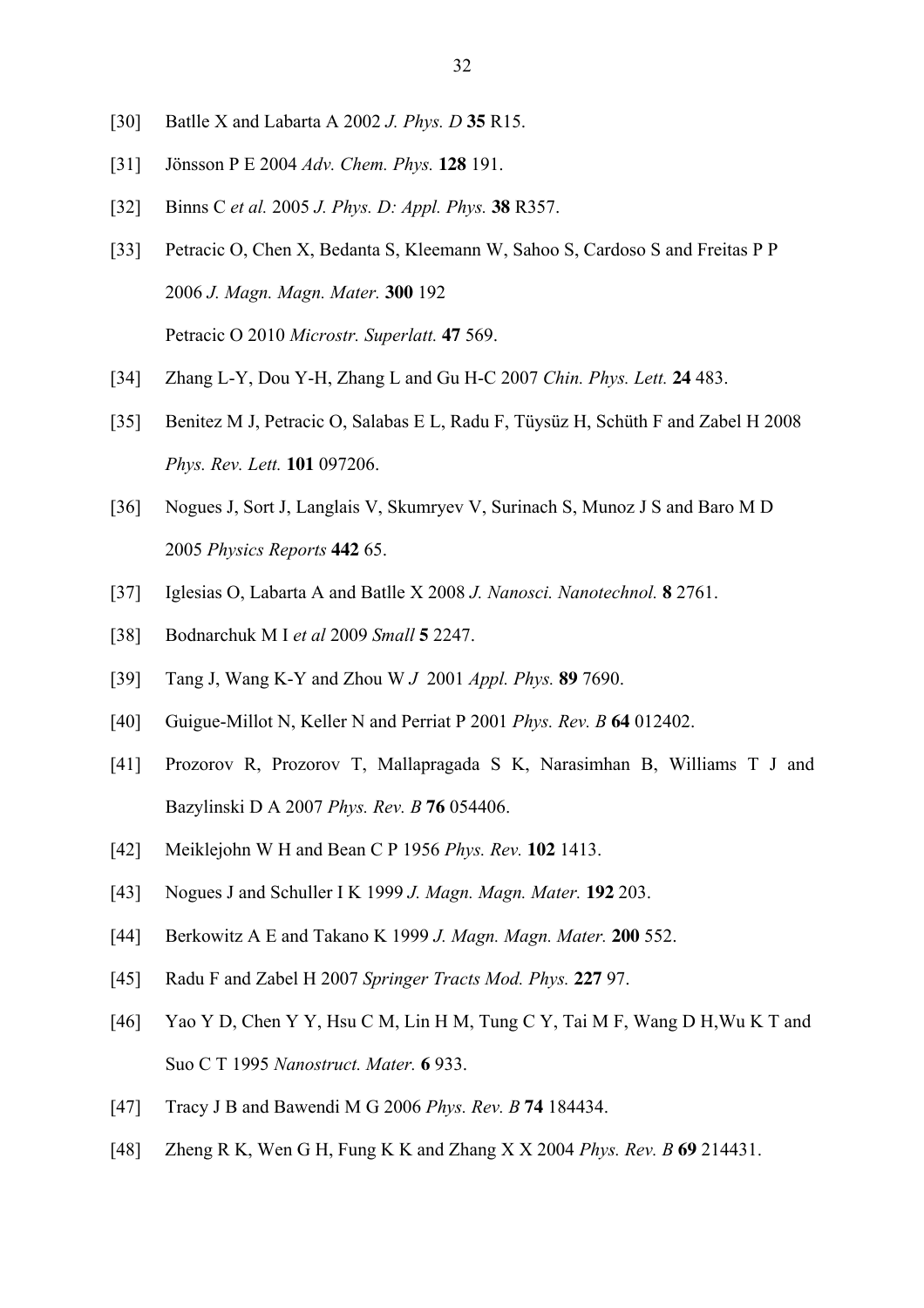- [49] Theil Kuhn L, Bojesen A, Timmermann L, Meedom M, Nielsen L and Moerup S 2002 *J. Phys.: Condens. Matter* **14** 13551.
- [50] Badini Confalonieri G, Vega V, Ebbing A, Prida V M, Petracic O and Zabel H *(unpublished).*
- [51] Moerup S, Madsen M B, Franck J, Villadsen J and Koch C J W 1983 *J. Magn. Magn. Mater.* **40** 163.
- [52] Scheinfein M R, Schmidt K E, Heim K R and Hembree G G 1996 *Phys. Rev. Lett.* **76** 1541.
- [53] Hauschild J, Elmers H J and Gradmann U 1998 *Phys. Rev. B* **57** R677.
- [54] Bedanta S, Petracic O, Kentzinger E, Kleemann W, Rücker U, Paul A, Brückel Th, Cardoso S and Freitas P P 2005 *Phys. Rev. B* **72** 024419.
- [55] Kleemann W, Petracic O, Binek Ch, Kakazei G N, Pogorelov Yu G, Sousa J B, Cardoso S and Freitas P P 2001 *Phys. Rev. B* **63** 134423.
- [56] Benitez M J, Petracic O, Tüysüz H, Schüth F and Zabel H 2010 *Phys. Rev. B submitted* (*Preprint* arXiv:1009.2324).
- [57] Kinzel W 1979 *Phys. Rev. B* **19** 4595.
- [58] Maletta H and Felsch W 1979 *Phys. Rev. B* **20** 1245.
- [59] Kincaid J M and Cohen J G M 1975 *Phys. Rep.* **22** 57.
- [60] Kleemann W 1993 *Int. J. Mod. Phys. B* **7** 2469.